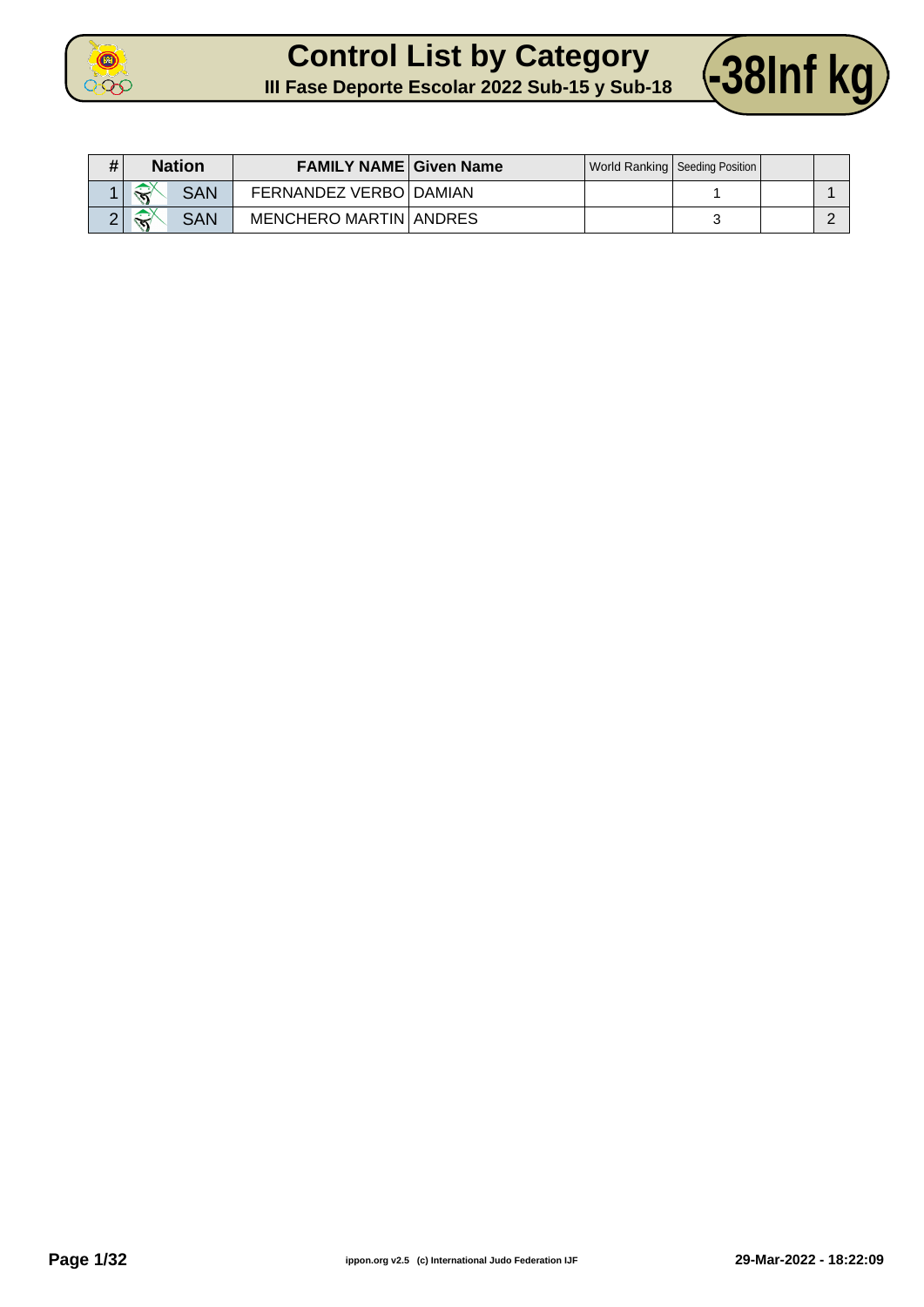

#### **Control List by Category CONTOL List by Category** 42Inf kg



| # | <b>Nation</b>               | <b>FAMILY NAME Given Name</b> |  | World Ranking   Seeding Position |  |
|---|-----------------------------|-------------------------------|--|----------------------------------|--|
|   | $\rightarrow$<br><b>SAN</b> | GALVEZ MARIBLANCA   PABLO     |  |                                  |  |
| ⌒ | SUK                         | ALVAREZ VELEZ CARMELO         |  |                                  |  |
| 3 | <b>SUK</b>                  | MORALES ALVAREZ SERGIO        |  |                                  |  |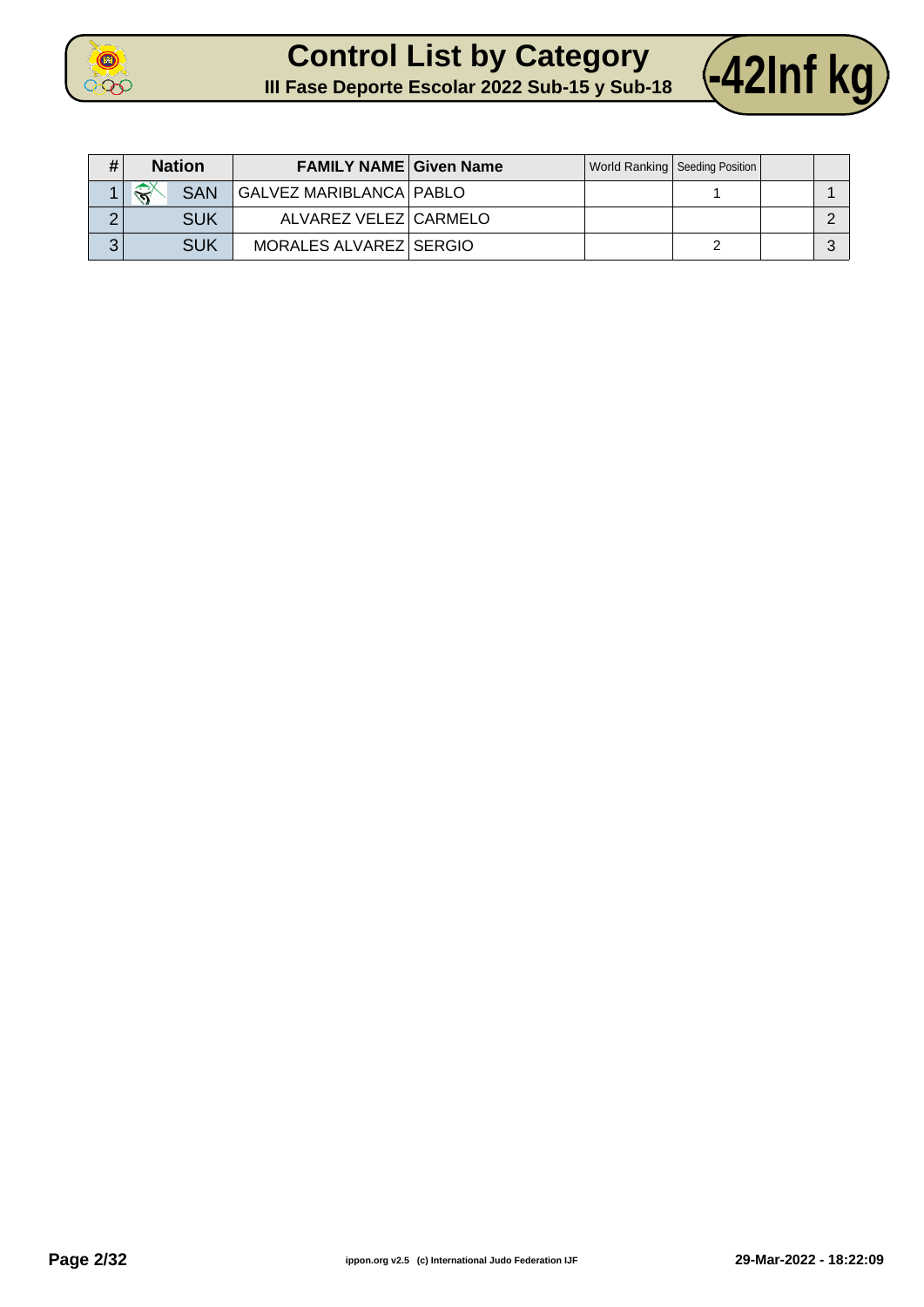





| # |                              | <b>Nation</b> | <b>FAMILY NAME Given Name</b> |  | World Ranking   Seeding Position |   |
|---|------------------------------|---------------|-------------------------------|--|----------------------------------|---|
|   |                              | <b>JCI</b>    | TOUMAZI ACROUDE OTHMANCE      |  |                                  |   |
| ⌒ | $\langle \mathbf{R} \rangle$ | <b>JJT</b>    | DEL COJO GOMEZ DANIEL PELAYO  |  |                                  |   |
| 3 | $\ddot{\circledast}$         | <b>JJT</b>    | GOMEZ MORENO ARTURO           |  |                                  | 2 |
| 4 |                              | <b>KUZ</b>    | <b>GALLEGO PLANA SAMUEL</b>   |  |                                  |   |
| 5 | $\widehat{\mathbf{x}}$       | <b>SAN</b>    | LORITE VILLALON JUAN          |  |                                  | 5 |
| 6 |                              | <b>SUK</b>    | TOLEDO ROJO ALBERTO           |  | 3                                | 6 |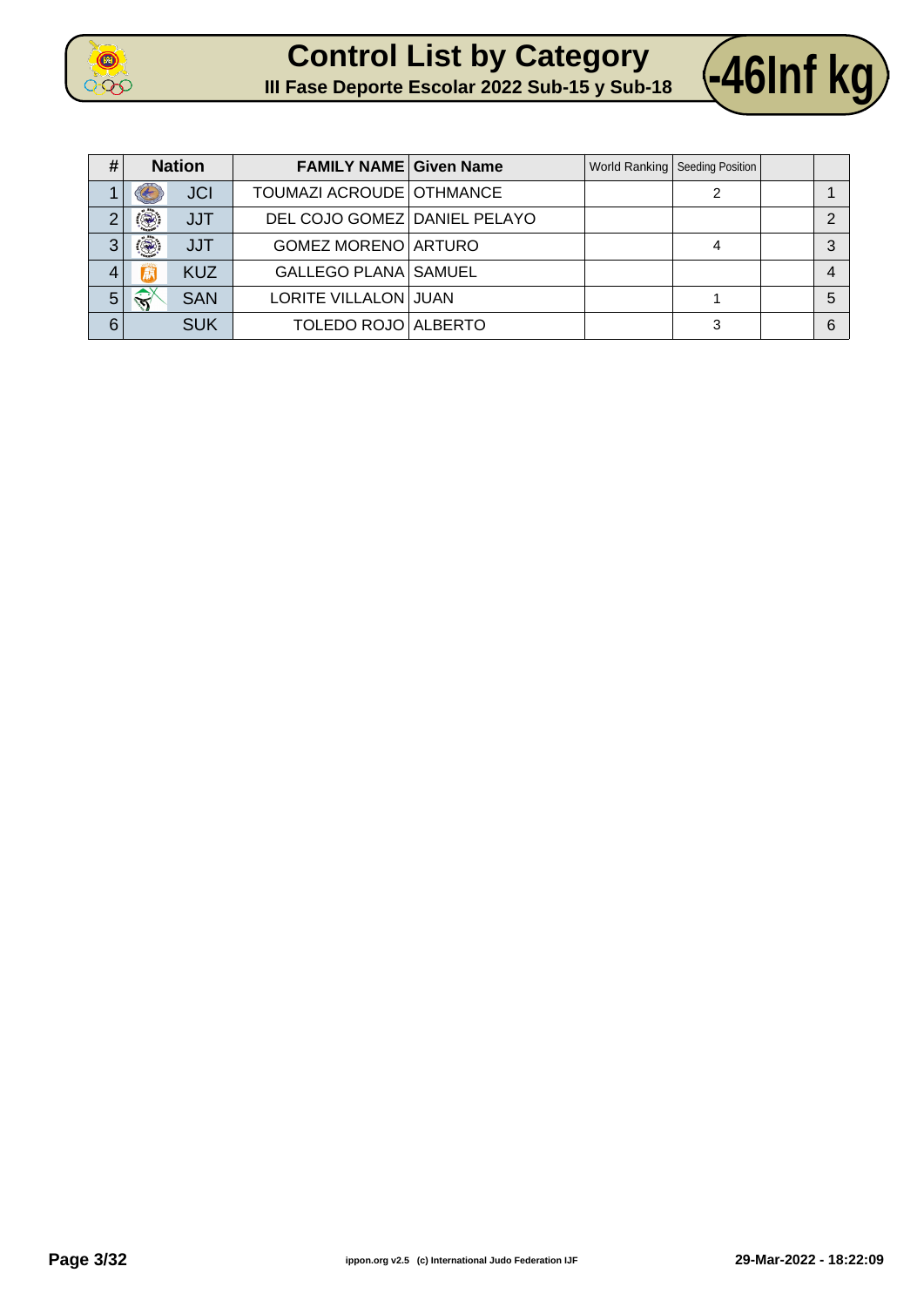

## **Control List by Category**



| # | <b>Nation</b>                     | <b>FAMILY NAME Given Name</b> |  | World Ranking   Seeding Position |  |
|---|-----------------------------------|-------------------------------|--|----------------------------------|--|
|   | ЖY<br><b>SAN</b><br>$\mathcal{L}$ | MORALEDA LOPEZ   MARCO        |  |                                  |  |
|   | <b>La Second</b><br><b>NOT</b>    | <b>GABARRO VILLEGAS SIMON</b> |  |                                  |  |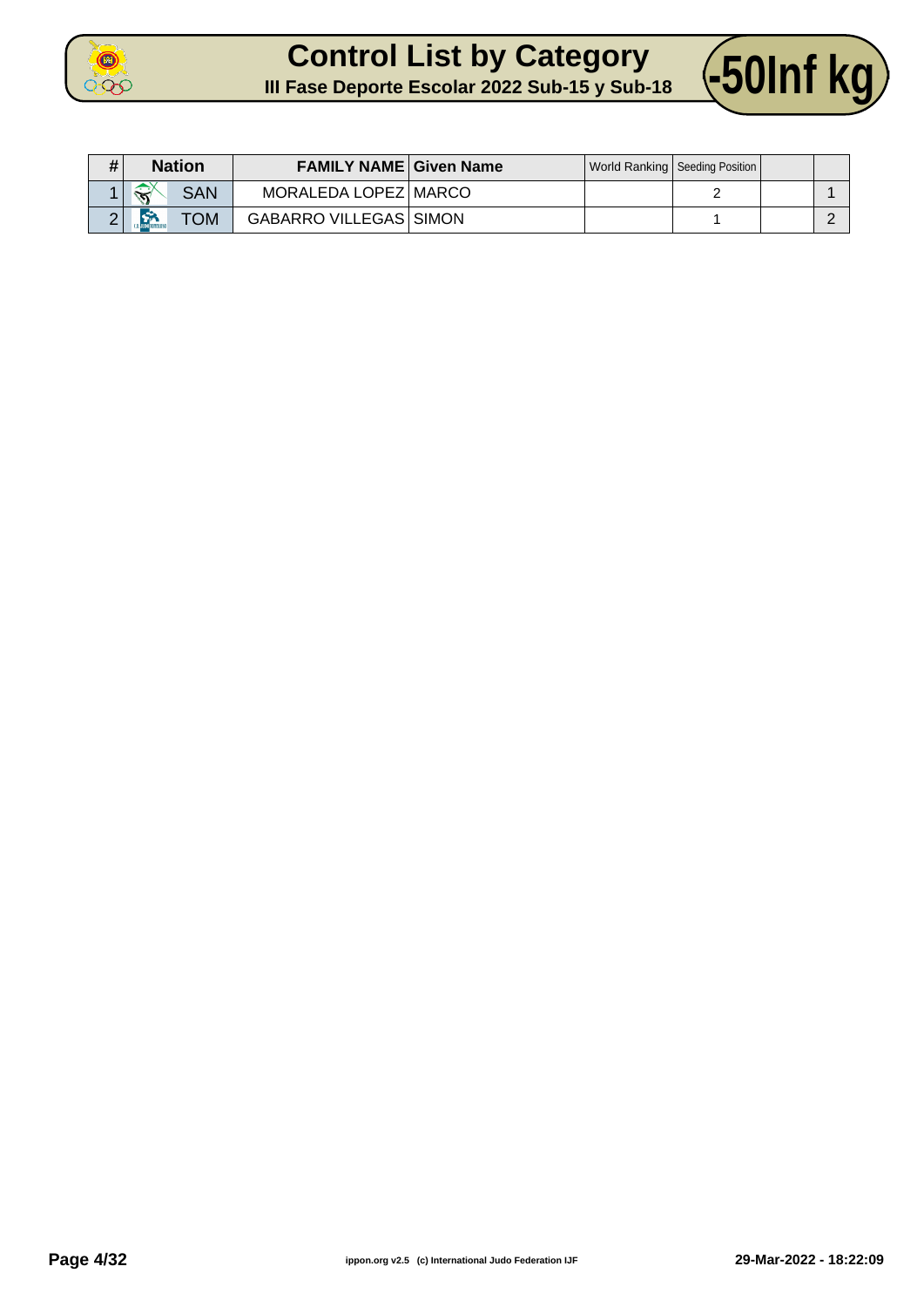





| #              |                              | <b>Nation</b> | <b>FAMILY NAME Given Name</b>  |  | World Ranking   Seeding Position |                |
|----------------|------------------------------|---------------|--------------------------------|--|----------------------------------|----------------|
|                | $\sum_{i=1}^{n}$             | <b>CJC</b>    | RODRIGUEZ-REY PEINADO   VICTOR |  | 6                                |                |
| $\overline{2}$ | Š                            | <b>CJC</b>    | SIMON EXOJOS DIEGO             |  | 3                                | $\overline{2}$ |
| 3              | S                            | <b>JCA</b>    | ARCAS GARCIA MARCOS            |  |                                  | 3              |
| $\overline{4}$ |                              | <b>JCI</b>    | <b>CARRION GOMEZ IVAN</b>      |  | 5                                | 4              |
| 5              | $\langle \mathbf{R} \rangle$ | <b>JJT</b>    | ESCOBAR BERNARDO MARCO         |  | 8                                | 5              |
| 6              |                              | <b>PJM</b>    | RIOS RUBIO ROMEO               |  |                                  | 6              |
| $\overline{7}$ | $\sqrt{2}$                   | <b>SAN</b>    | ANAYA DIAZ MIGUEL              |  |                                  | 7              |
| 8              |                              | <b>SUK</b>    | BARRERO CALDERON GABRIEL       |  | $\overline{2}$                   | 8              |
| 9              |                              | <b>SUK</b>    | <b>GOMEZ ABELLAN HECTOR</b>    |  | 4                                | 9              |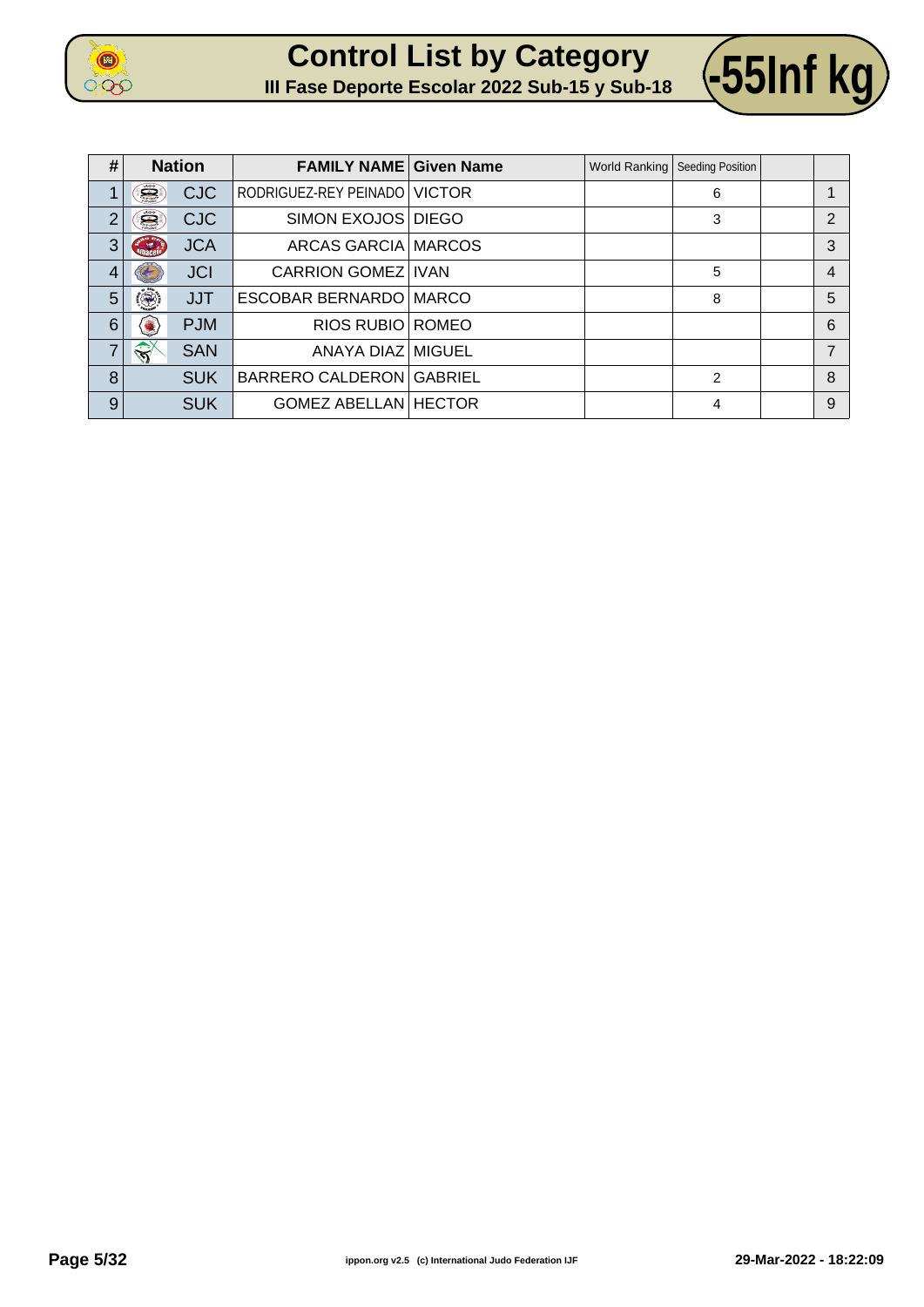



| # | <b>Nation</b>                        | <b>FAMILY NAME Given Name</b> |  | World Ranking   Seeding Position |   |
|---|--------------------------------------|-------------------------------|--|----------------------------------|---|
|   | <b>JCA</b>                           | <b>GARCIA VILLAR RAUL</b>     |  |                                  |   |
|   | <b>JCA</b><br>$\frac{1}{2}$          | MURCIA ALCARAZ RUBEN          |  |                                  |   |
| 3 | <b>KUZ</b>                           | MORA GUIJARRO JESUS           |  |                                  | ົ |
|   | $\widehat{\mathbf{N}}$<br><b>SAN</b> | GARCIA-CALVO TARJUELO   PABLO |  |                                  |   |
| 5 | $\widehat{\mathbf{x}}$<br><b>SAN</b> | <b>VELASCO VERBO JAVIER</b>   |  |                                  | 5 |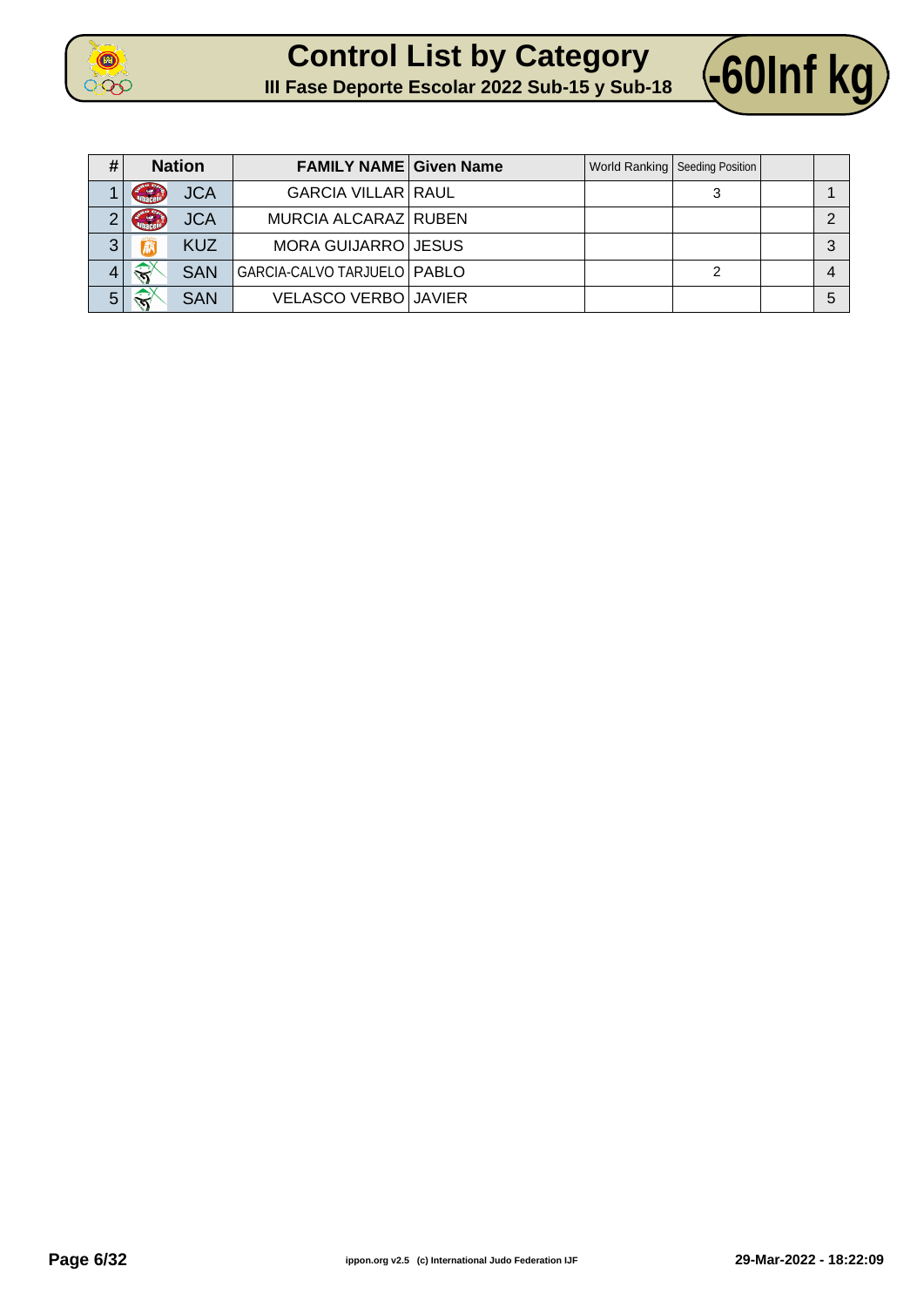



| # |                                                                                    | <b>Nation</b> | <b>FAMILY NAME Given Name</b>     |  | World Ranking   Seeding Position |  |
|---|------------------------------------------------------------------------------------|---------------|-----------------------------------|--|----------------------------------|--|
|   | Ë                                                                                  | <b>CJC</b>    | AMORES SIMON MANUEL               |  |                                  |  |
| ◠ | $\leftrightarrow$                                                                  | <b>SAN</b>    | <b>GONZALEZ MIHAI LUIS MIGUEL</b> |  |                                  |  |
| 3 | $\left\langle \left\langle \left\langle \right\rangle \right\rangle \right\rangle$ | <b>SAN</b>    | TARJUELO RODRIGUEZ ALEJANDRO      |  |                                  |  |
| 4 |                                                                                    | <b>SUK</b>    | CORRAL RANTOVA RODRIGO            |  |                                  |  |
| 5 |                                                                                    | <b>SUK</b>    | <b>GARCIA GARCIA ALEJANDRO</b>    |  | 5                                |  |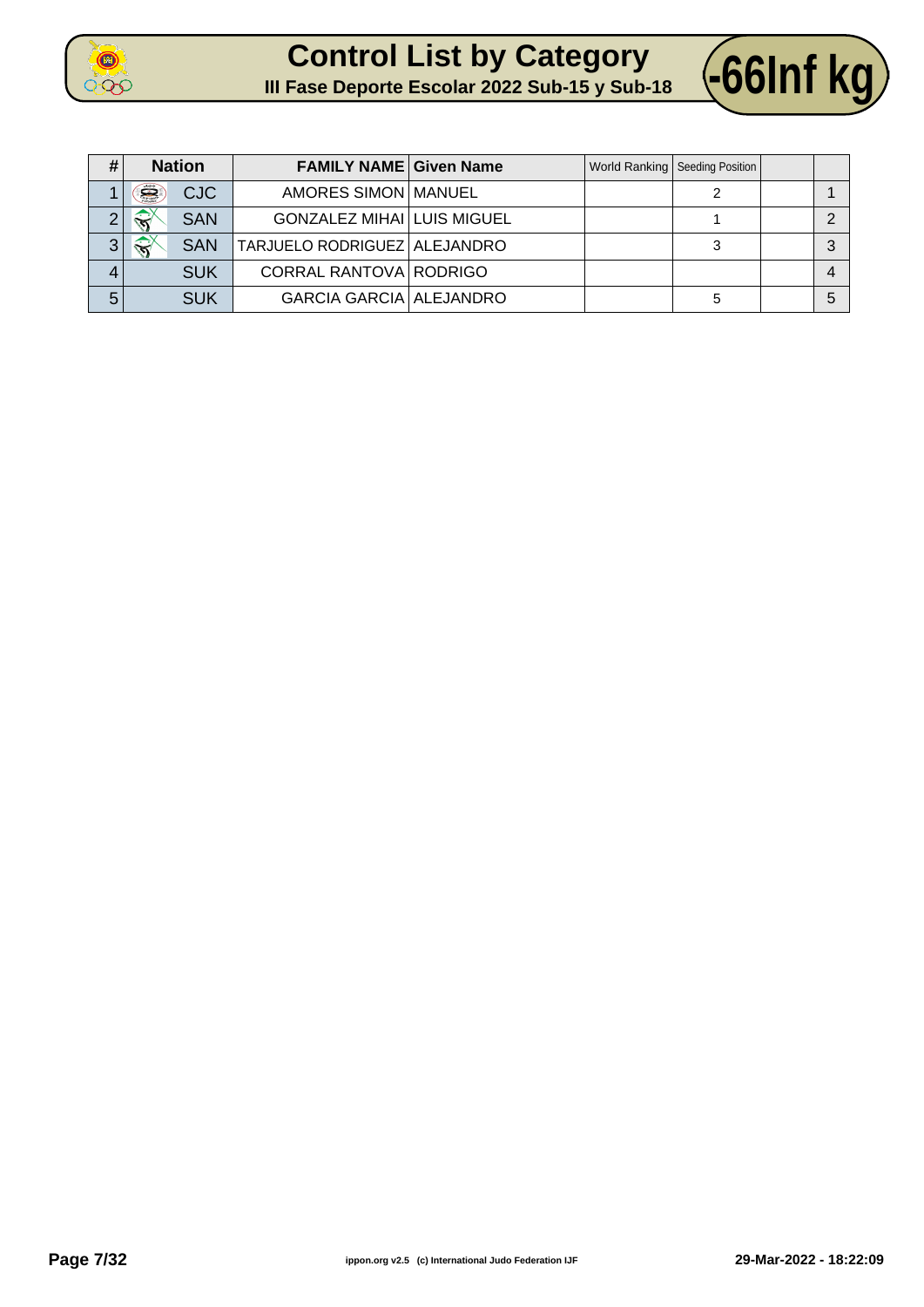





| # | <b>Nation</b>                     | <b>FAMILY NAME Given Name</b>    |  | World Ranking   Seeding Position |   |
|---|-----------------------------------|----------------------------------|--|----------------------------------|---|
|   | <b>JCA</b><br><b>Allhanger</b>    | MARTINEZ CALLEJON   RODRIGO      |  |                                  |   |
| າ | <b>Price Street</b><br><b>JCA</b> | ROLDAN JIMENEZ JAVIER            |  | 6                                |   |
| 3 | <b>JCI</b>                        | <b>CARRION TORRES JUAN PEDRO</b> |  |                                  |   |
| 4 | <b>SUK</b>                        | FERNANDEZ MUNOZ MARIO            |  | 3                                | 4 |
| 5 | <b>SUK</b>                        | FERNANDEZ SANCHEZ MARCOS         |  |                                  | 5 |
| 6 | <b>SUK</b>                        | <b>UCEDA PENO CESAR</b>          |  | っ                                | 6 |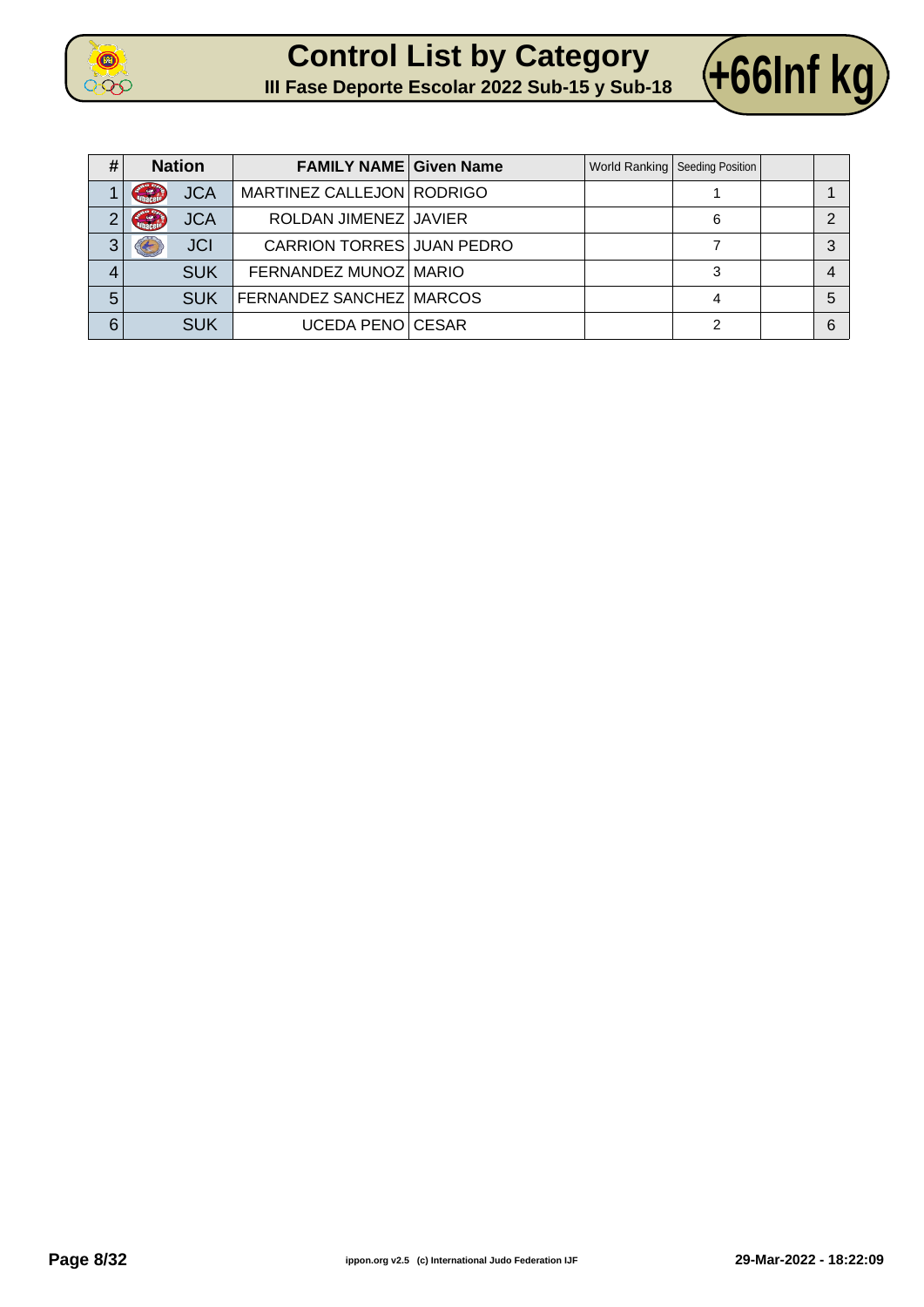



| #              |                           | <b>Nation</b> | <b>FAMILY NAME Given Name</b> |                                    | World Ranking   Seeding Position |   |
|----------------|---------------------------|---------------|-------------------------------|------------------------------------|----------------------------------|---|
|                | $\langle \bullet \rangle$ | <b>AYL</b>    | OCANA HERRERA ALVARO          |                                    | 5                                |   |
| $\overline{2}$ | <b>CONTRACTOR</b>         | <b>JCA</b>    | BARRAGAN SANCHEZ CARLOS       |                                    |                                  | ◠ |
| 3              | Grand                     | <b>JCA</b>    | <b>GARCIA VERGARA   PABLO</b> |                                    |                                  | 3 |
| 4              | R                         | <b>KUZ</b>    |                               | IZQUIERDO SANTOS ALEXANDER ANTONIO | 6                                | 4 |
| 5              | $\mathbb{R}$              | <b>SAN</b>    | LOPEZ-AGUADO TABASCO JAVIER   |                                    |                                  | 5 |
| 6              | m                         | TOM           | EL FARH KHAYAT SALAH EDIN     |                                    | 3                                | 6 |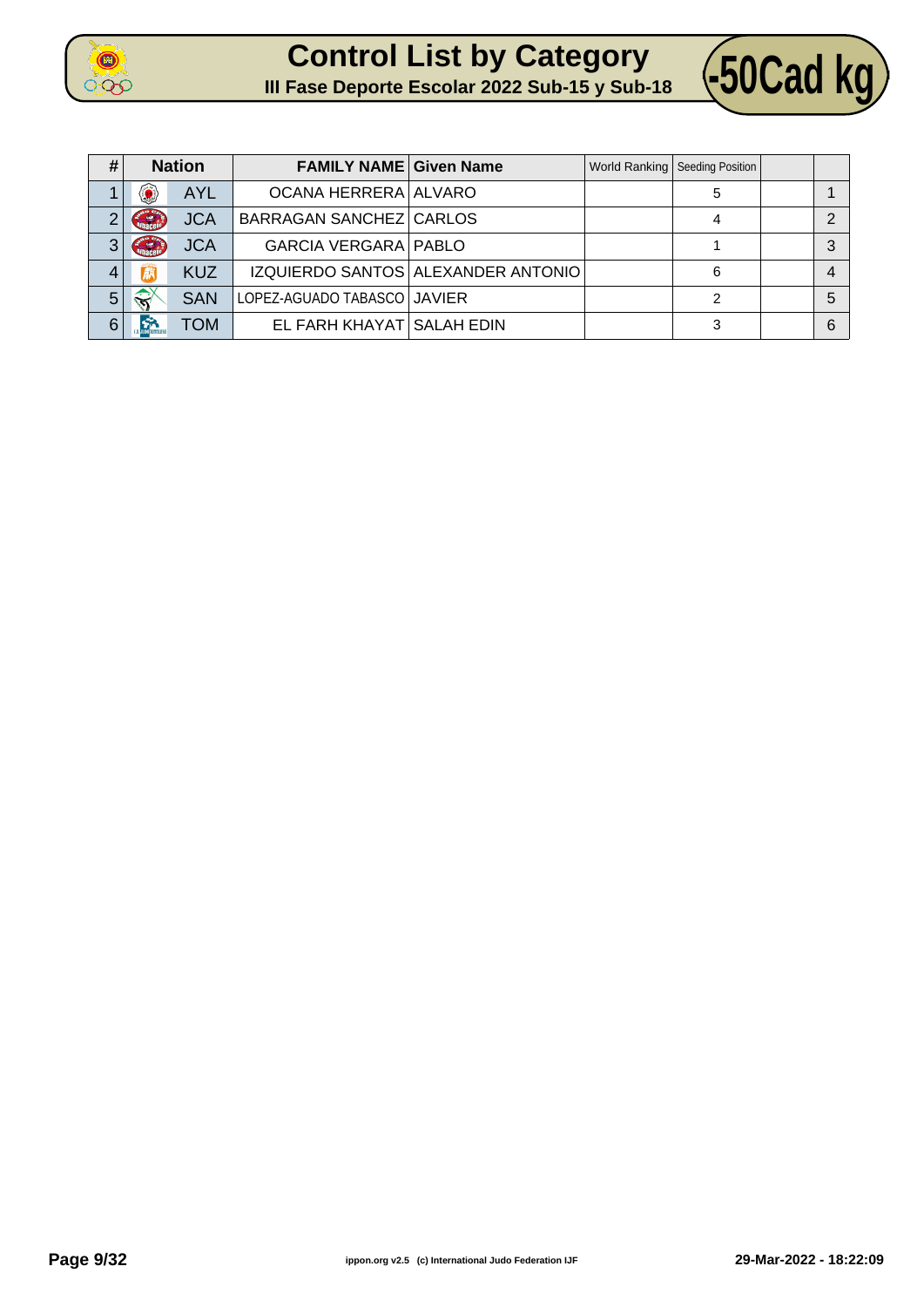

## **Control List by Category Control List by Category** (55Cad kg)



| #            | <b>Nation</b>          |            | <b>FAMILY NAME Given Name</b> |  | World Ranking   Seeding Position |  |
|--------------|------------------------|------------|-------------------------------|--|----------------------------------|--|
|              | 0                      | <b>AYL</b> | ENCIJO TORRES CARLOS          |  |                                  |  |
|              | GRI                    | <b>JCA</b> | JIMENEZ AMOROS   DIEGO        |  |                                  |  |
| $\mathbf{z}$ | $\widehat{\mathbf{x}}$ | <b>SAN</b> | GALLEGO GALVEZ ADRIAN         |  |                                  |  |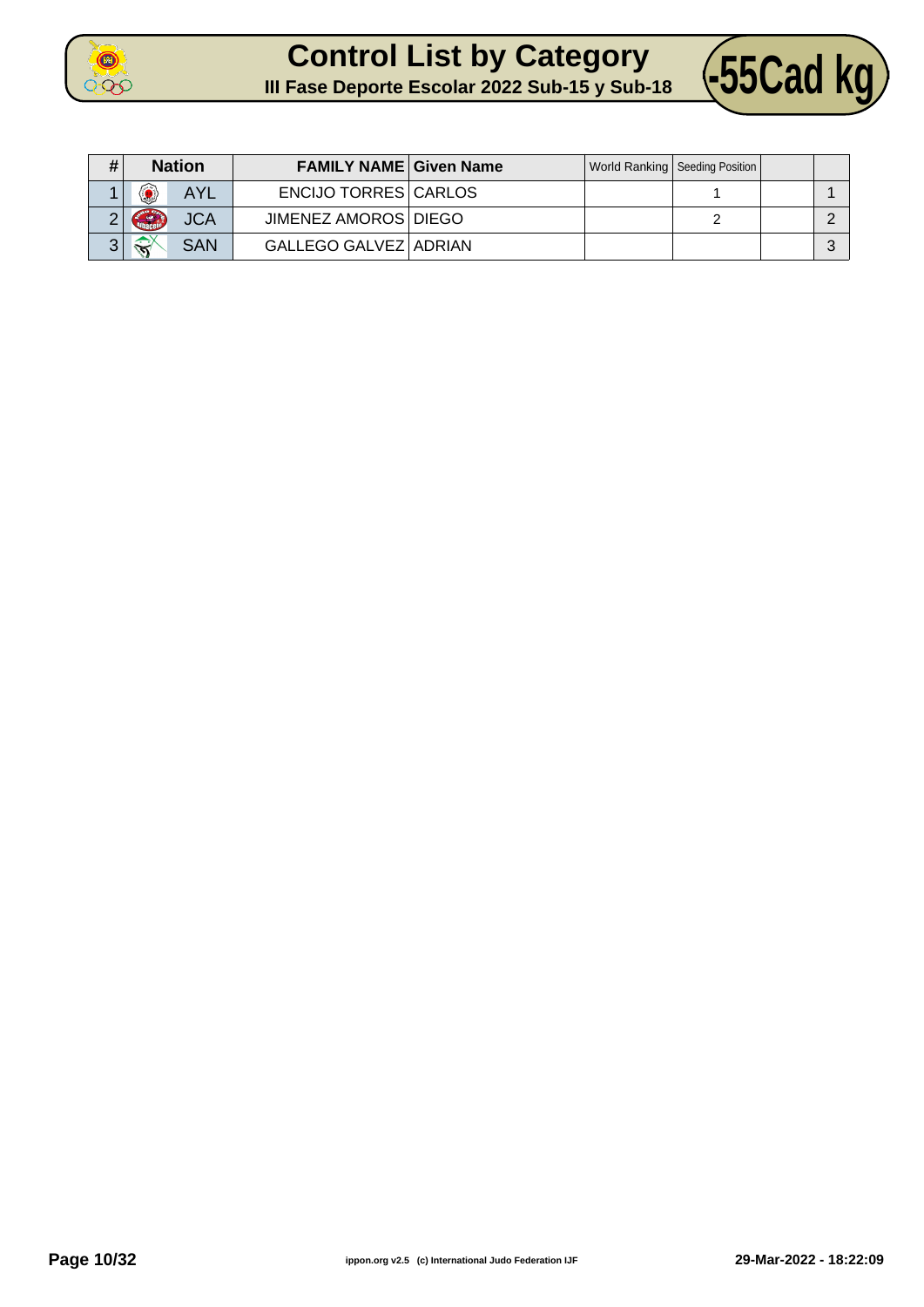





| # | <b>Nation</b> |            | <b>FAMILY NAME Given Name</b> |                          | World Ranking   Seeding Position |                |
|---|---------------|------------|-------------------------------|--------------------------|----------------------------------|----------------|
|   | 49            | <b>AYL</b> | FRANCIA TORO DANIEL           |                          | 8                                | 1              |
|   | $\bullet$     | <b>AYL</b> | YAGO FERNANDEZ ERICK          |                          | 3                                | 2              |
| 3 |               | <b>JCA</b> | SANCHEZ VELARDE EMILIO        |                          | 5                                | 3              |
|   | ۲             | <b>JJT</b> | PEREZ NAVAS   PABLO           |                          | 2                                | $\overline{4}$ |
| 5 |               | <b>SUK</b> | ARTEAGA PEREZ ALONSO          |                          |                                  | 5              |
| 6 |               | <b>SUK</b> |                               | SIMON ARCE VICTOR MANUEL |                                  | 6              |
|   |               | <b>TOM</b> | MOYA ESQUINAS MARIO           |                          | 4                                | $\overline{7}$ |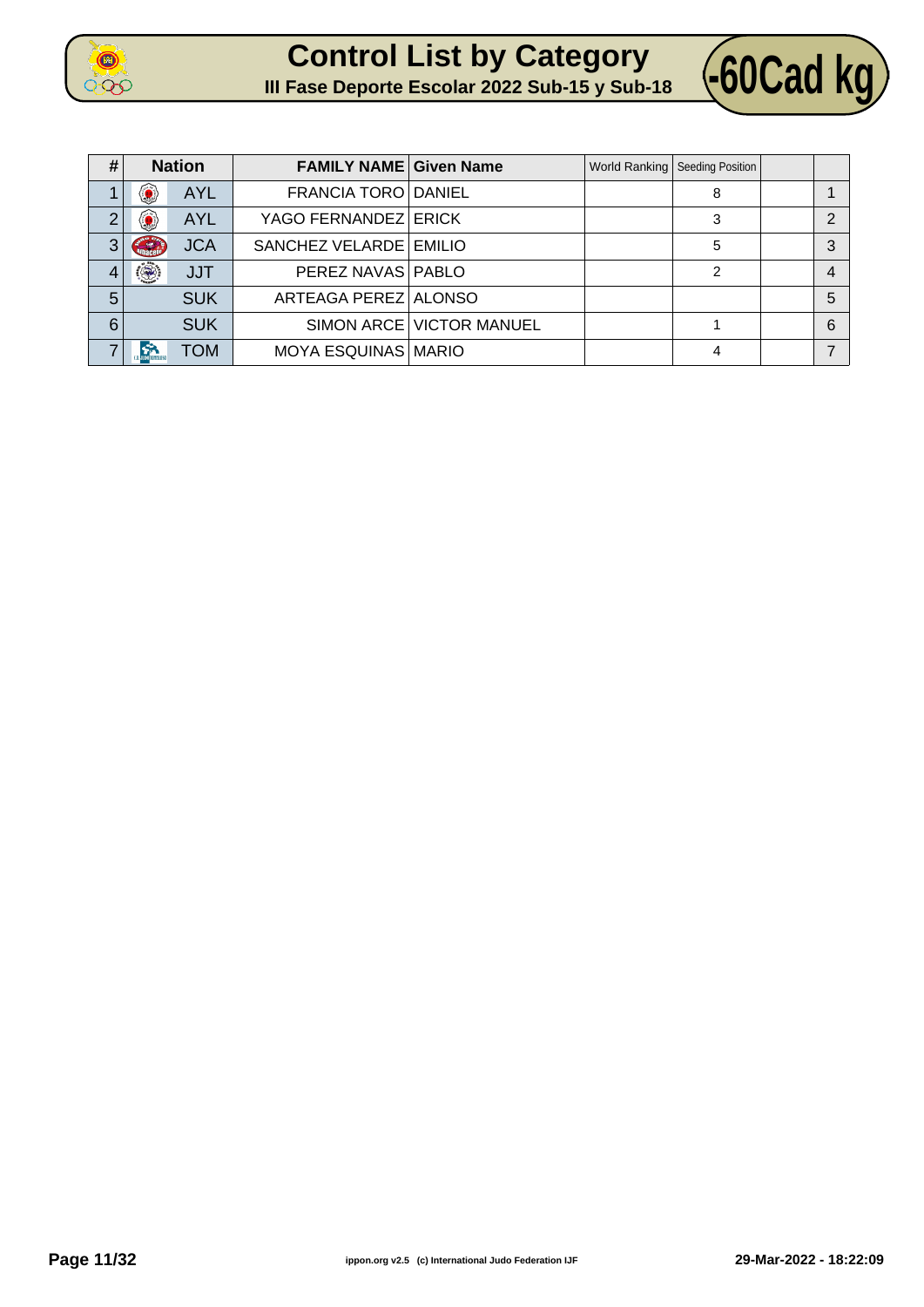

**Control List by Category Control List by Category 466Cad kg** 



| #              |                        | <b>Nation</b> | <b>FAMILY NAME Given Name</b>  |                             | World Ranking   Seeding Position |                |
|----------------|------------------------|---------------|--------------------------------|-----------------------------|----------------------------------|----------------|
| 1              | Ê                      | <b>CJC</b>    |                                | ESTEBAN LOPEZ PEDRO ANTONIO | 5                                |                |
| $\overline{2}$ | <b>Contract</b>        | <b>JCA</b>    | LOZANO LOPEZ GABRIEL           |                             | 10                               | $\overline{2}$ |
| 3              |                        | <b>JCI</b>    | <b>GARCIA MARCOS ALBERTO</b>   |                             | 4                                | 3              |
| 4              | $\bullet$              | <b>PJM</b>    | <b>CHIRILA MARIN CRISTIAN</b>  |                             |                                  | 4              |
| 5              | $\widehat{\mathbf{y}}$ | <b>SAN</b>    | <b>CUERVA CACERES CARLOS</b>   |                             | 7                                | 5              |
| 6              | $\widehat{\mathbf{y}}$ | <b>SAN</b>    | GALVEZ MARIBLANCA MANUEL       |                             | 2                                | 6              |
| $\overline{7}$ |                        | <b>SUK</b>    | FERNANDEZ PERALES   IYAN       |                             | 12                               | $\overline{7}$ |
| 8              |                        | <b>SUK</b>    | ROMERO BUCURESCU MOISES DANIEL |                             |                                  | 8              |
| 9              | <b>Control</b> Control | <b>TOM</b>    | CARMONA RAMIREZ IKER           |                             | 3                                | 9              |
| 10             | <b>Control</b>         | <b>TOM</b>    | CARO AGUADO GONZALO            |                             | 6                                | 10             |
| 11             | $\sum_{i=1}^{n}$       | <b>TOM</b>    | <b>PRADILLOS RUIZ MIGUEL</b>   |                             | 9                                | 11             |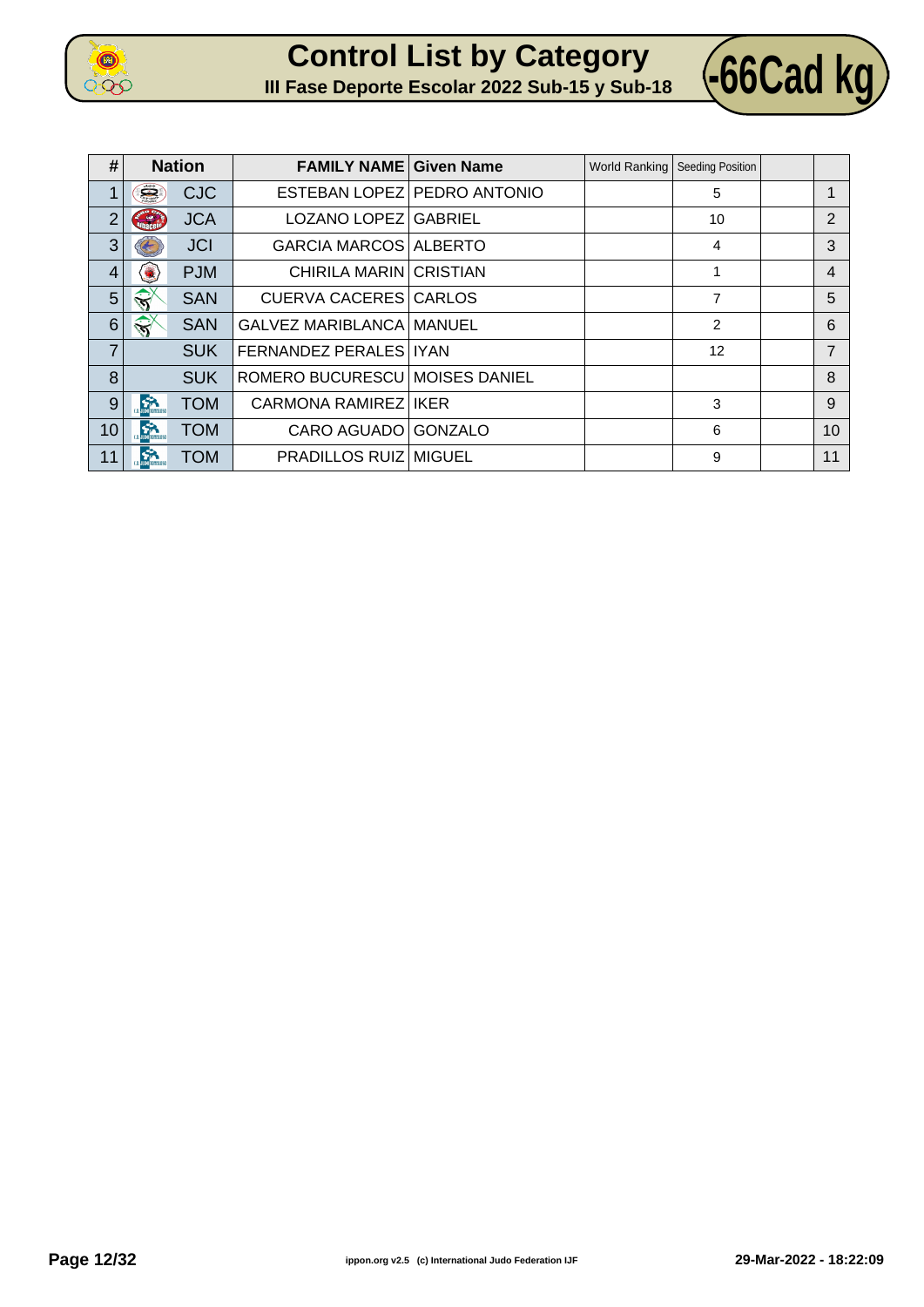

## **Control List by Category CONTROL LIST by Category 473Cad kg**



| #       | <b>Nation</b> |            | <b>FAMILY NAME Given Name</b> |  | World Ranking   Seeding Position |  |
|---------|---------------|------------|-------------------------------|--|----------------------------------|--|
|         | ۵             | <b>AYL</b> | VALERO PAREJA NOE             |  |                                  |  |
|         |               | <b>JJT</b> | LOPEZ-AGUADO GALVEZ   IVAN    |  |                                  |  |
| າ<br>J. |               | <b>SUK</b> | ILLAN HERRADOR ALEJANDRO      |  |                                  |  |
|         |               | TOM        | LARA ARMERO MARCOS            |  | ≏                                |  |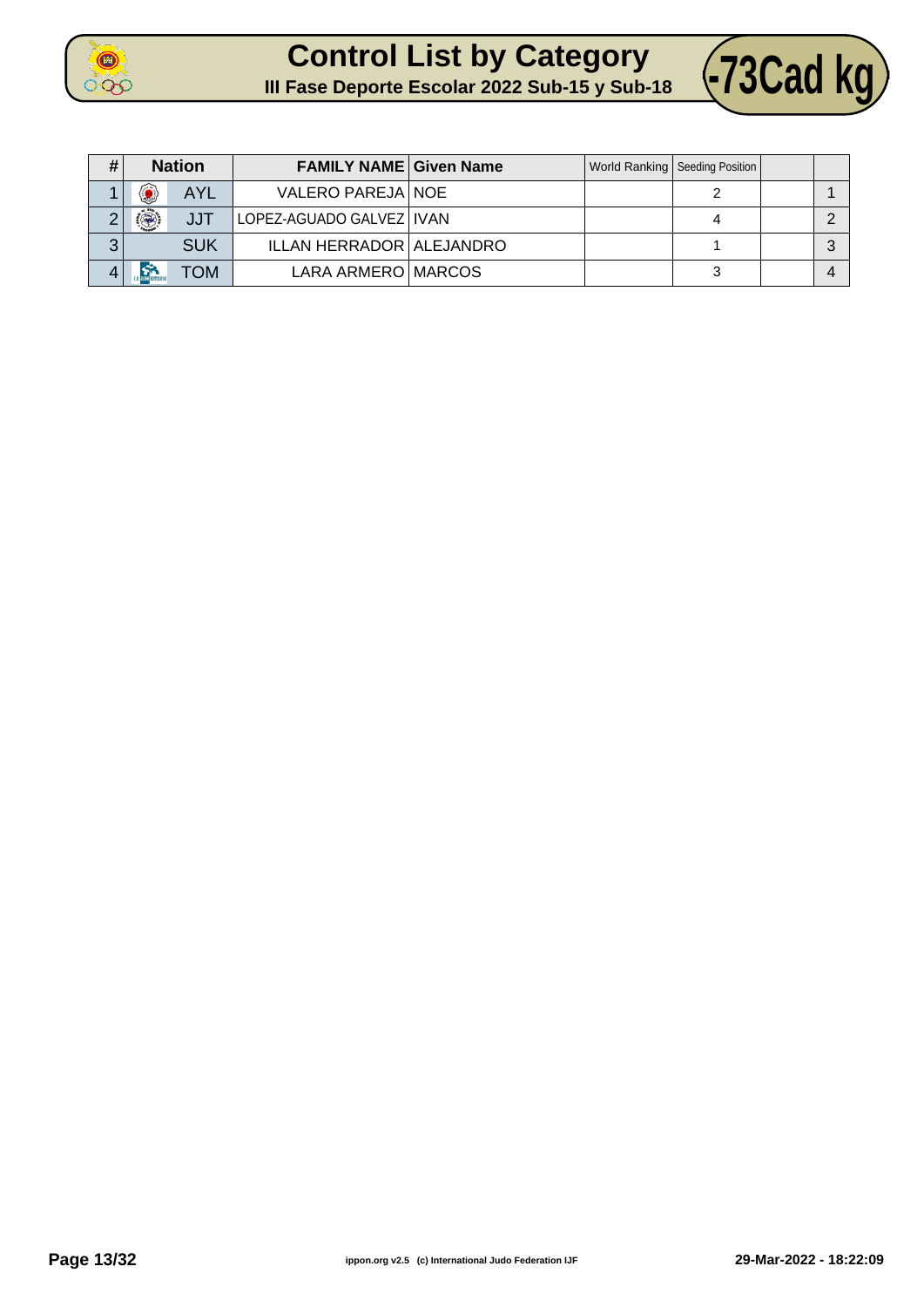

### **Control List by Category Control List by Category 481Cad kg**



| <b>Nation</b>                                    | <b>FAMILY NAME Given Name</b> |  | World Ranking   Seeding Position |  |
|--------------------------------------------------|-------------------------------|--|----------------------------------|--|
| Â,<br><b>CJC</b>                                 | ZARCO PEINADO RODRIGO         |  |                                  |  |
| $\leftrightarrow$<br><b>SAN</b><br>$\mathcal{L}$ | MURILLO CORTES JUSTO          |  |                                  |  |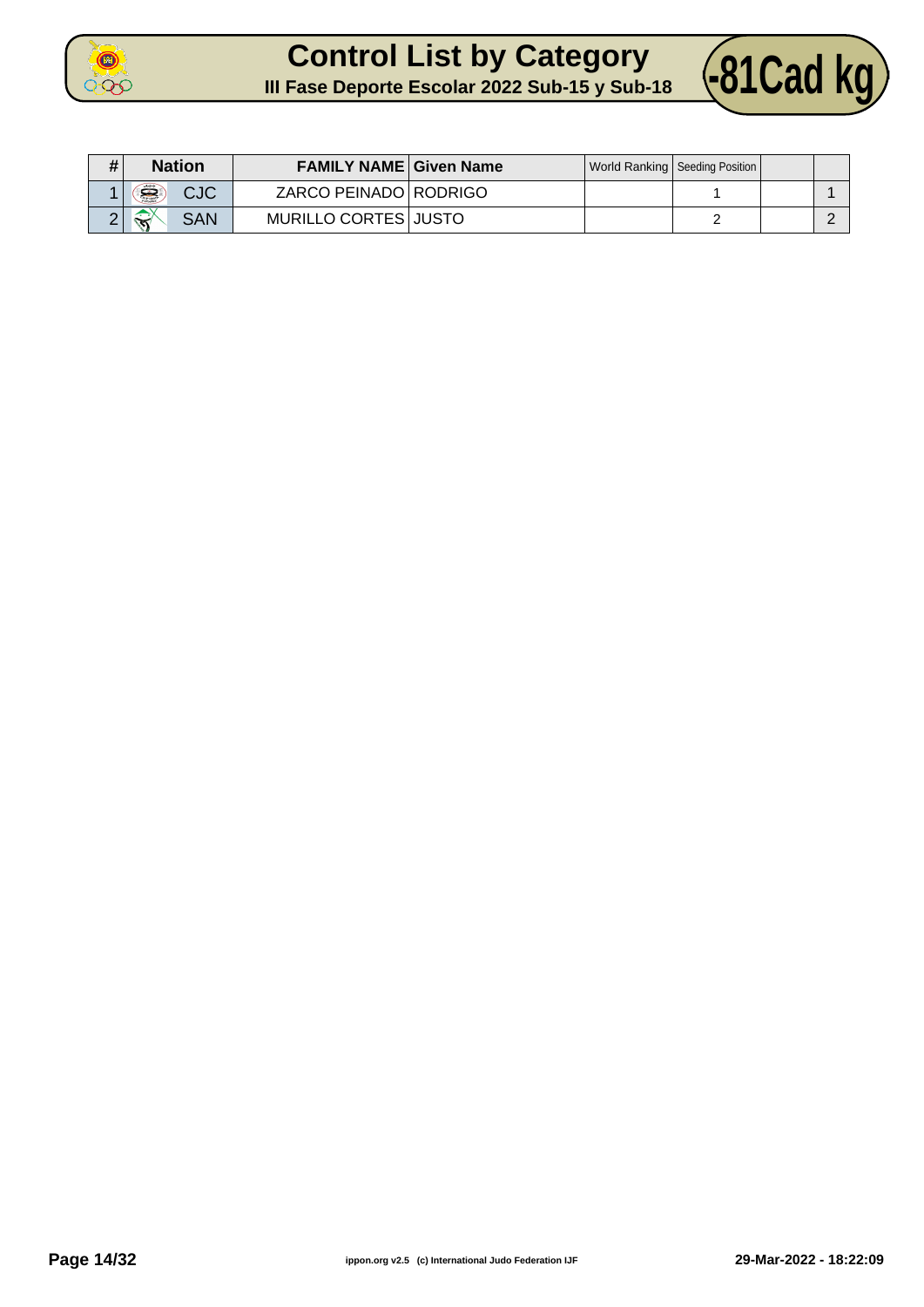

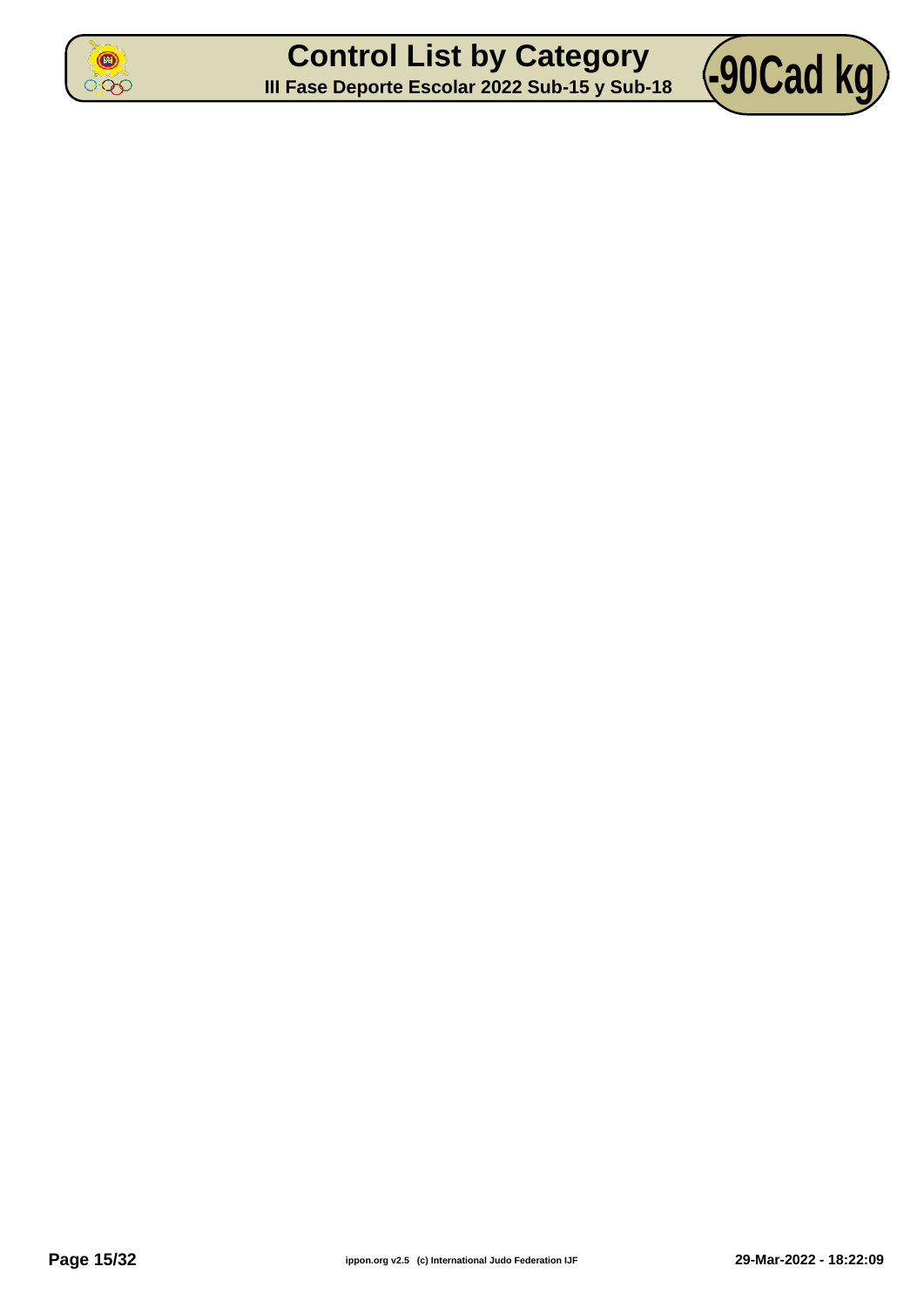

## **Control List by Category Control List by Category** (+90Cad kg)



| # | Nation                                                     | <b>FAMILY NAME Given Name</b> |  | World Ranking   Seeding Position |  |
|---|------------------------------------------------------------|-------------------------------|--|----------------------------------|--|
|   | $\rightarrow$<br><b>SAN</b><br>$\mathcal{P}^{\mathcal{E}}$ | SANCHEZ VALLE   ALEJANDRO     |  |                                  |  |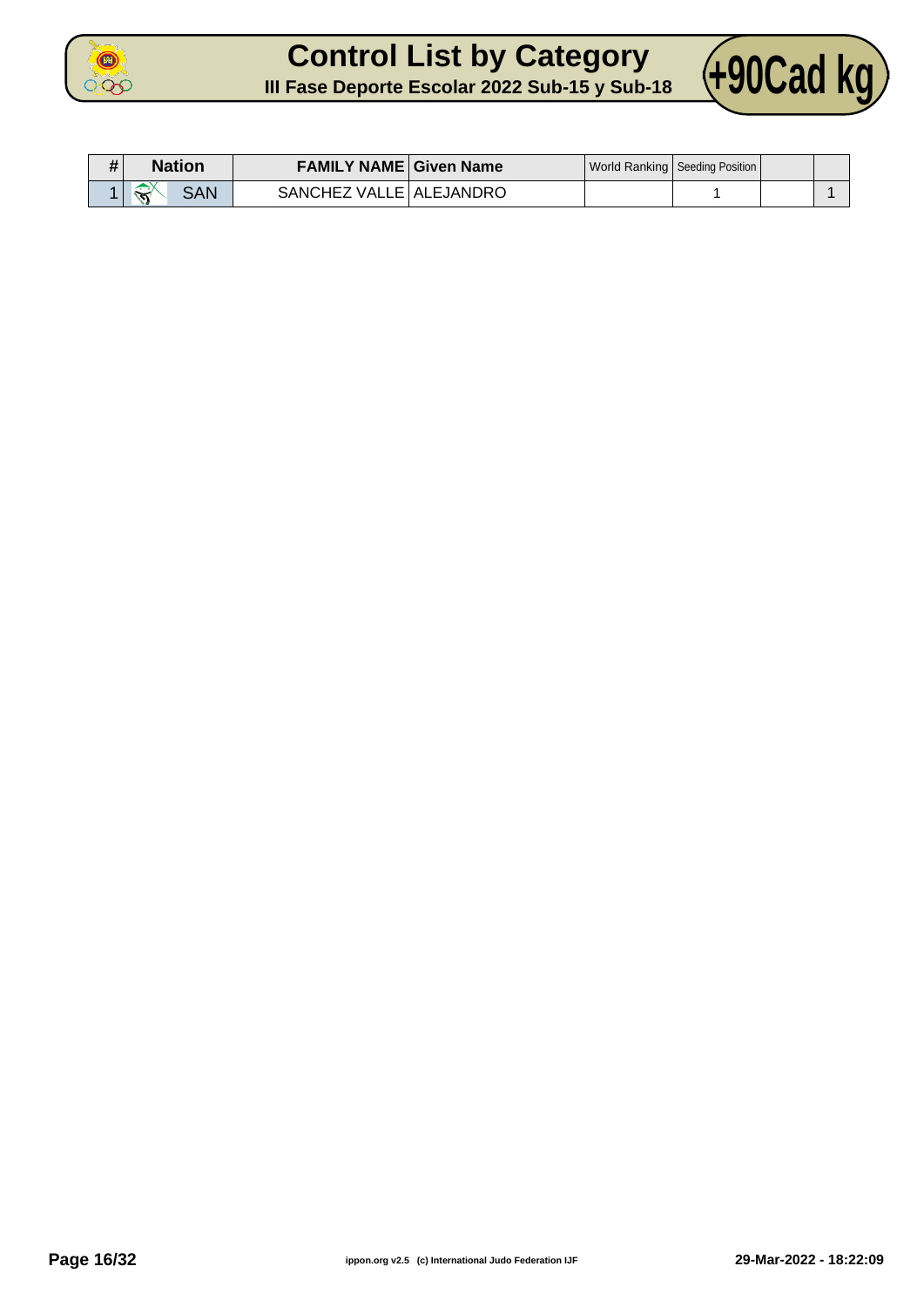

#### **Control List by Category Control List by Category** (36Inf kg)



| # | Nation                        | <b>FAMILY NAME Given Name</b> |  | World Ranking   Seeding Position |  |
|---|-------------------------------|-------------------------------|--|----------------------------------|--|
|   | <b>JCA</b><br><b>Albanete</b> | <b>GONZALEZ PICAZO SOFIA</b>  |  |                                  |  |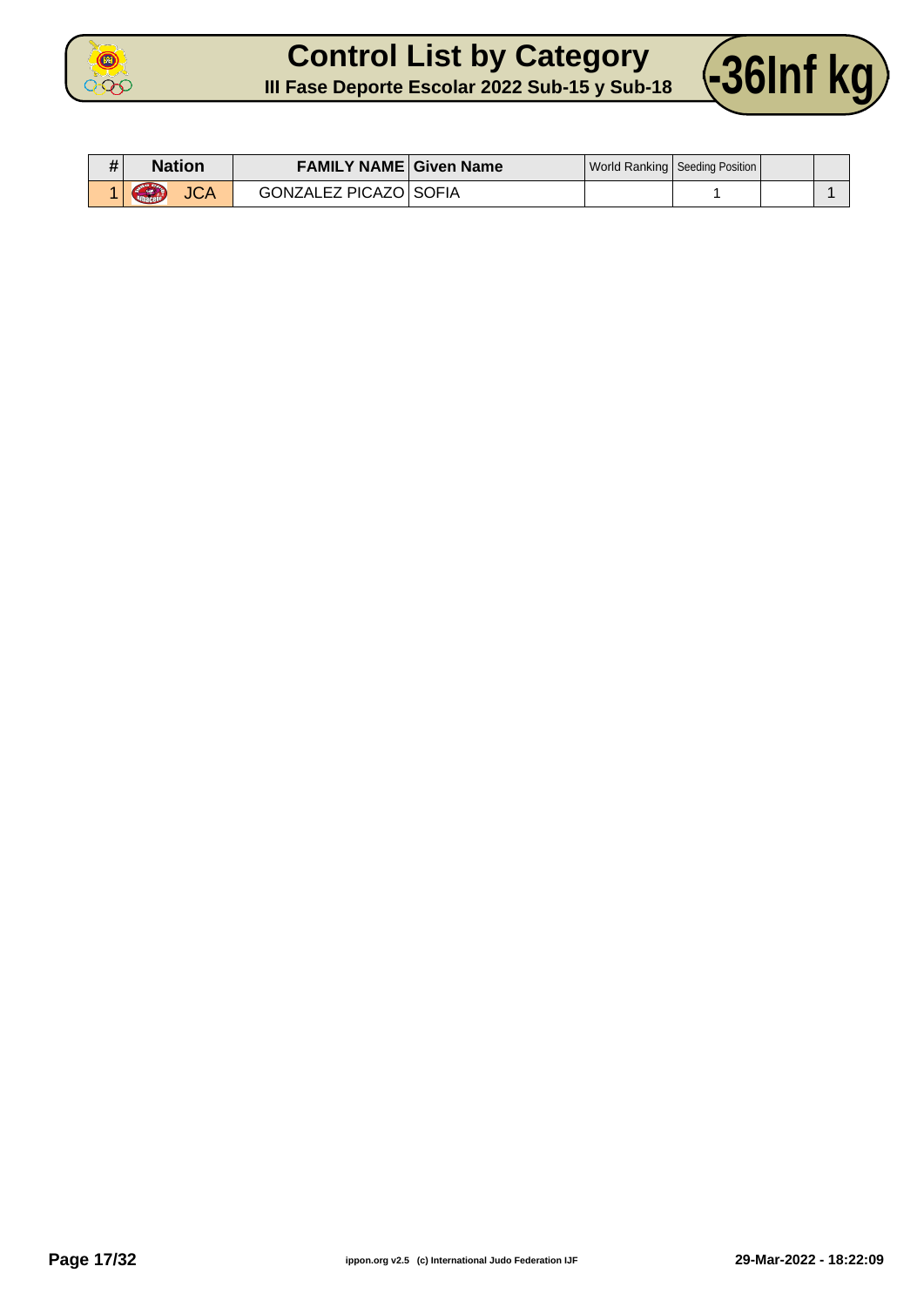

#### **Control List by Category Control List by Category** 40Inf kg



| # | <b>Nation</b>            | <b>FAMILY NAME Given Name</b> |  | World Ranking   Seeding Position |  |
|---|--------------------------|-------------------------------|--|----------------------------------|--|
|   | GR<br><b>JCA</b>         | SANCHEZ LOPEZ LAURA           |  |                                  |  |
|   | Curriculum<br><b>JCA</b> | SOLA MOLINA   MARTA           |  |                                  |  |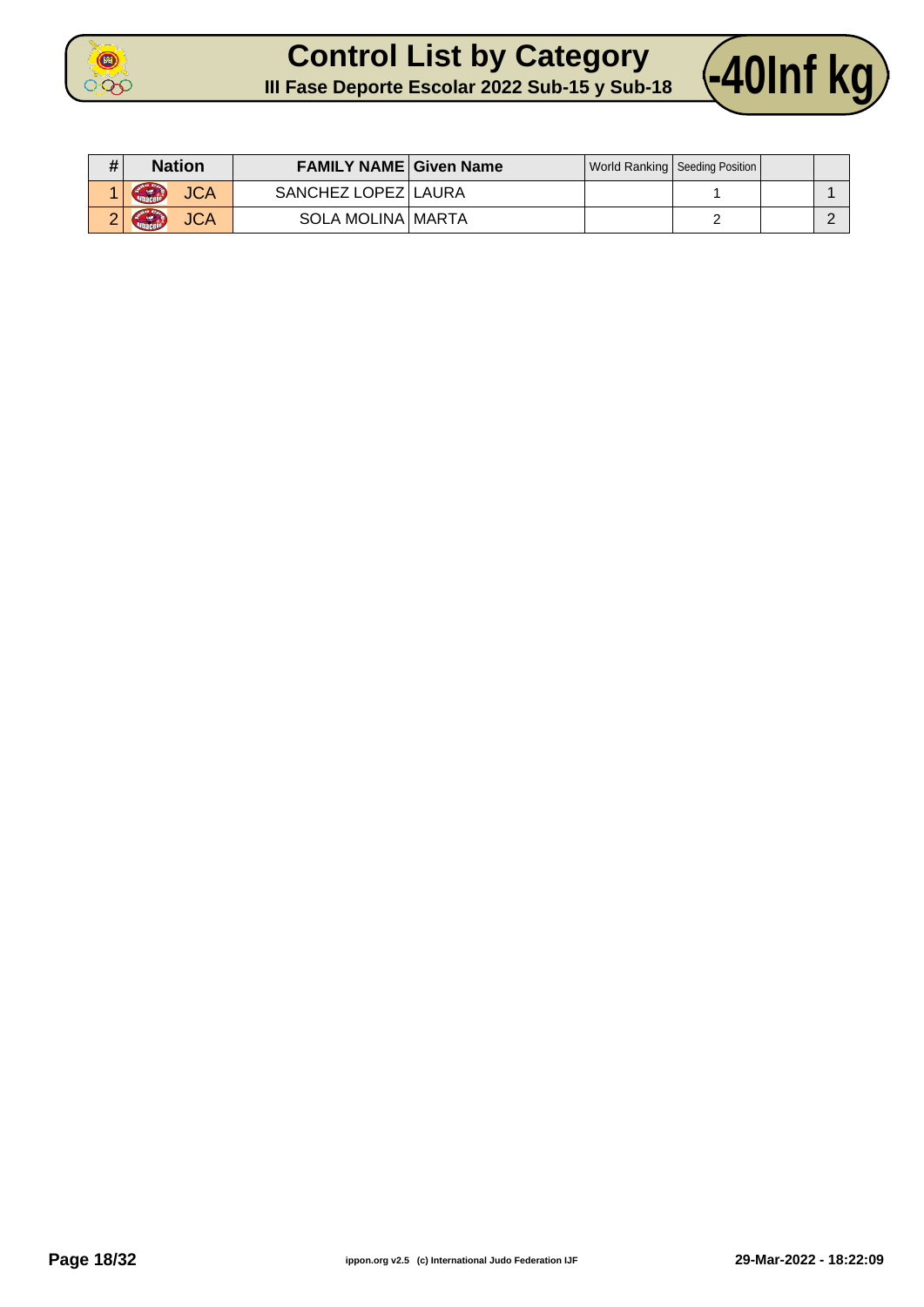

#### **Control List by Category Control List by Category** 44Inf kg



| # | <b>Nation</b> | <b>FAMILY NAME Given Name</b> |  | World Ranking   Seeding Position |  |
|---|---------------|-------------------------------|--|----------------------------------|--|
|   | E             | PARDO CALERO ESTIBALIZ        |  |                                  |  |
| ົ | <b>OM</b>     | PATON SEVILLA ARANTXA         |  |                                  |  |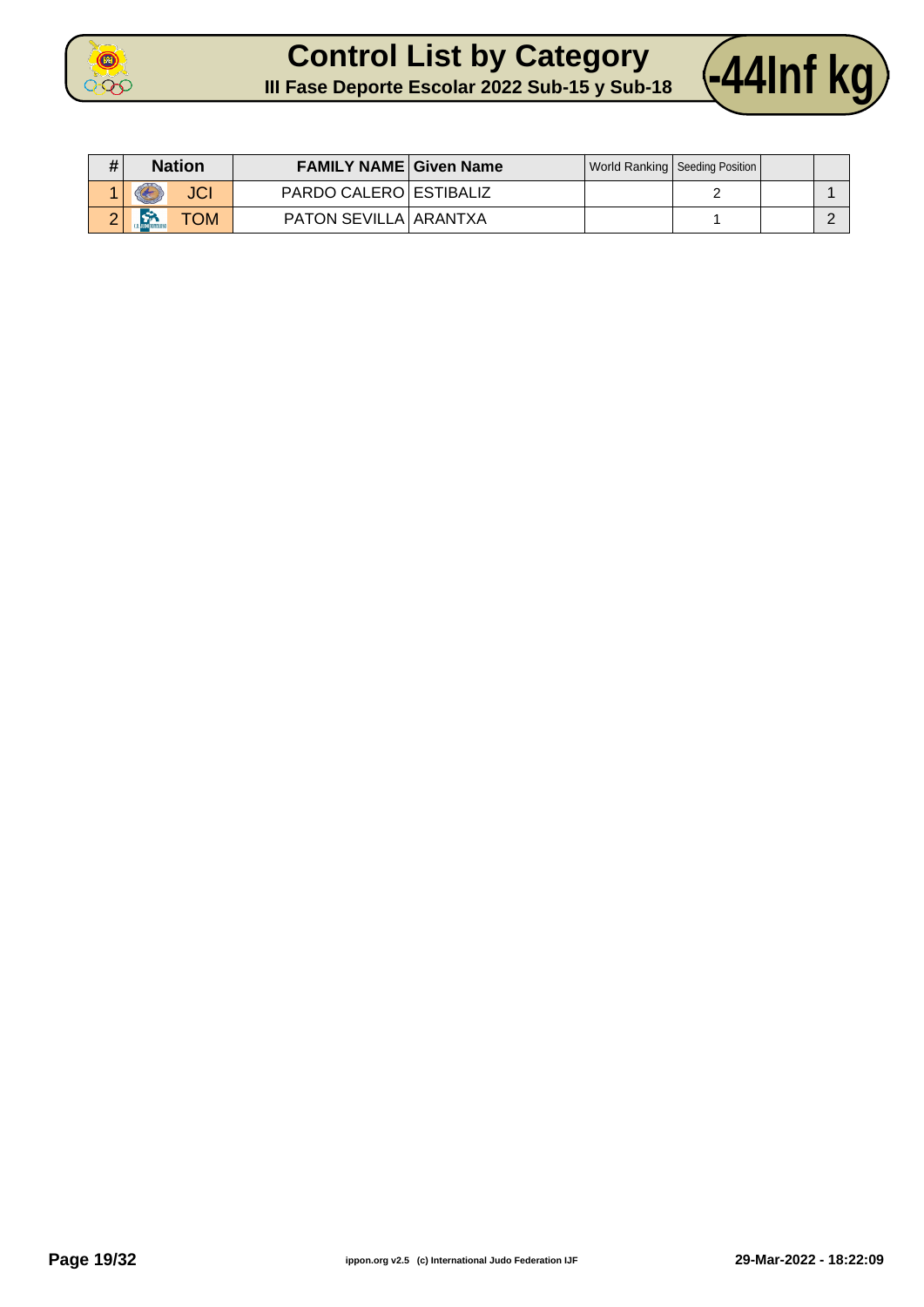

#### **Control List by Category CONTROL LIST by Category 48Inf kg**



| # | <b>Nation</b>                        | <b>FAMILY NAME Given Name</b> |  | World Ranking   Seeding Position |  |
|---|--------------------------------------|-------------------------------|--|----------------------------------|--|
|   | $\widehat{\mathbf{S}}$<br><b>CJC</b> | CALCERRADA MOLINA SANDRA      |  |                                  |  |
|   | متعدد<br><b>TOM</b>                  | <b>GARCIA RAMIREZ CANDELA</b> |  |                                  |  |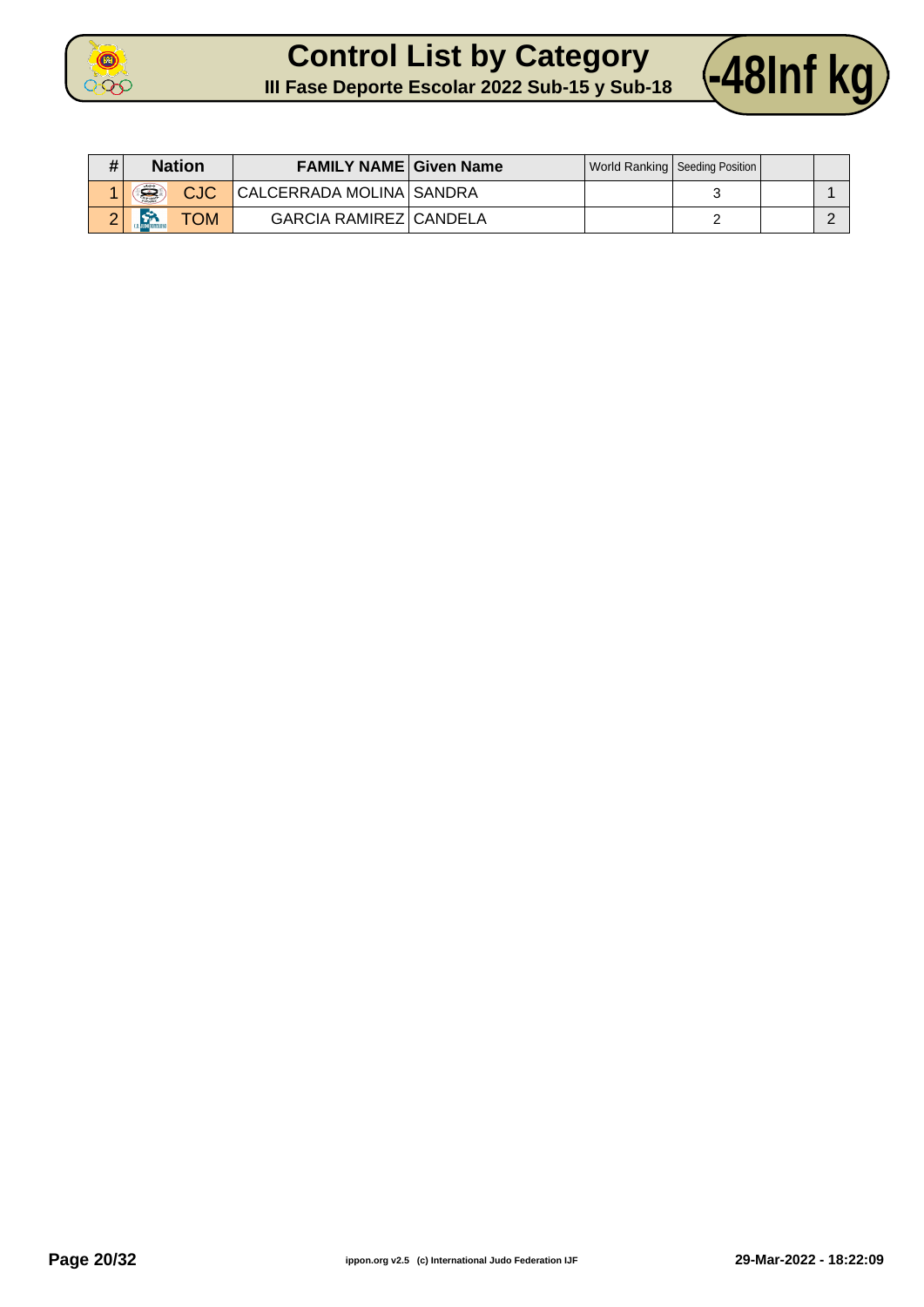

# **Control List by Category**



| III Fase Deporte Escolar 2022 Sub-15 y Sub-18 |  |
|-----------------------------------------------|--|
|-----------------------------------------------|--|

| #             | <b>Nation</b>       | <b>FAMILY NAME Given Name</b> |                         | World Ranking   Seeding Position |  |
|---------------|---------------------|-------------------------------|-------------------------|----------------------------------|--|
|               | <b>JCI</b>          | <b>CUENCA GARRIDO CARMEN</b>  |                         |                                  |  |
| ⌒<br><u>.</u> | $\mathbb{R}$<br>JJT | SAEZ YEBENES ESTHER           |                         |                                  |  |
| ⌒             | SUK                 |                               | SIMON ARCE ALBA LIANJIA |                                  |  |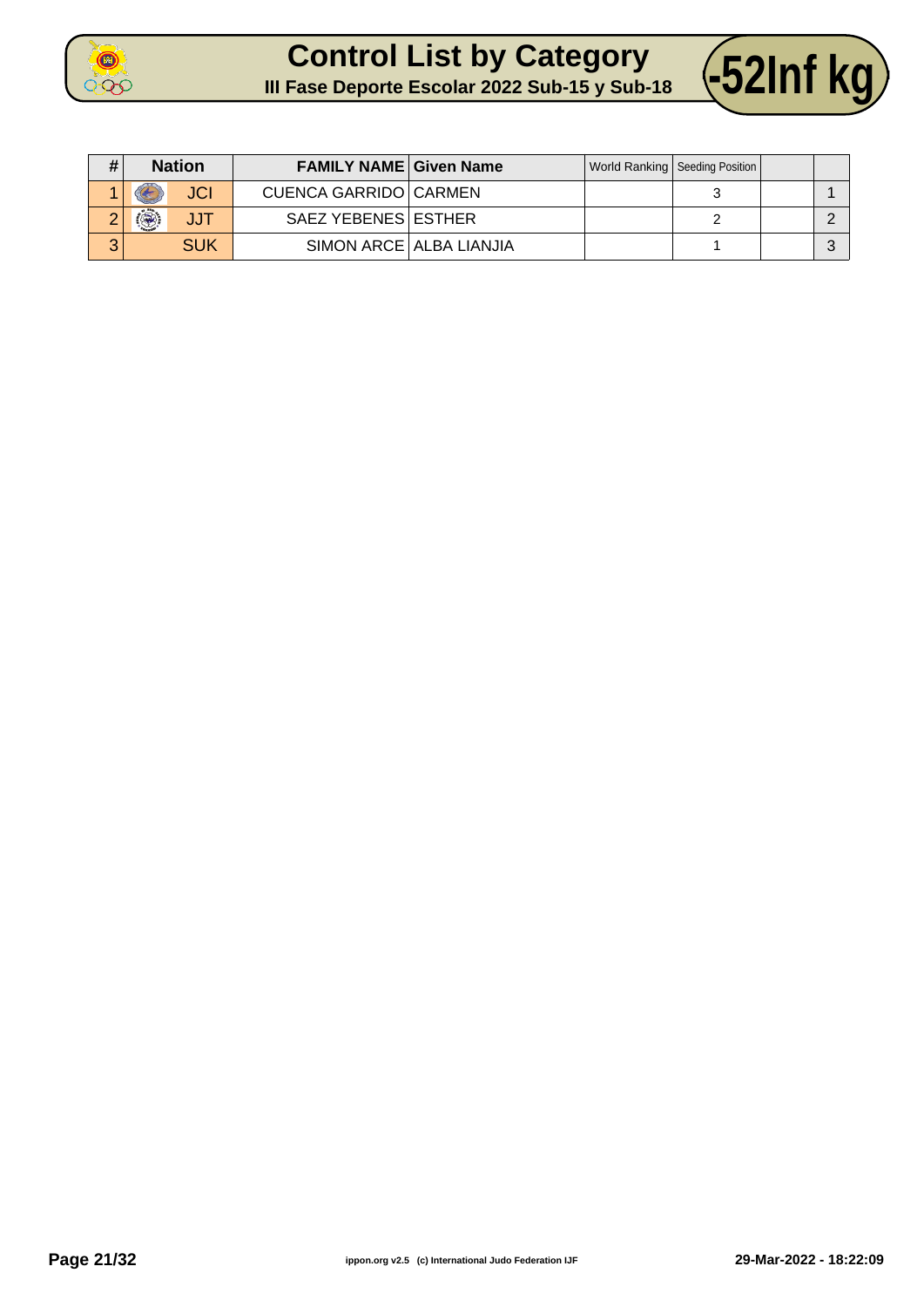





| #              | <b>Nation</b>   | <b>FAMILY NAME Given Name</b> |  | World Ranking   Seeding Position |   |
|----------------|-----------------|-------------------------------|--|----------------------------------|---|
|                | Š<br><b>CJC</b> | RODRIGUEZ RIQUELME   IRENE    |  |                                  |   |
|                | <b>JCA</b>      | MOYA MARTINEZ ALICIA          |  |                                  |   |
| 3 <sub>1</sub> | <b>JCA</b>      | RUIZ PEREZ PAOLA              |  | 5                                |   |
|                | <b>SUK</b>      | DIAZ HERRADOR   MABEL         |  |                                  |   |
| 5              | <b>SUK</b>      | NEVADO GARCIA MINERVA         |  |                                  | 5 |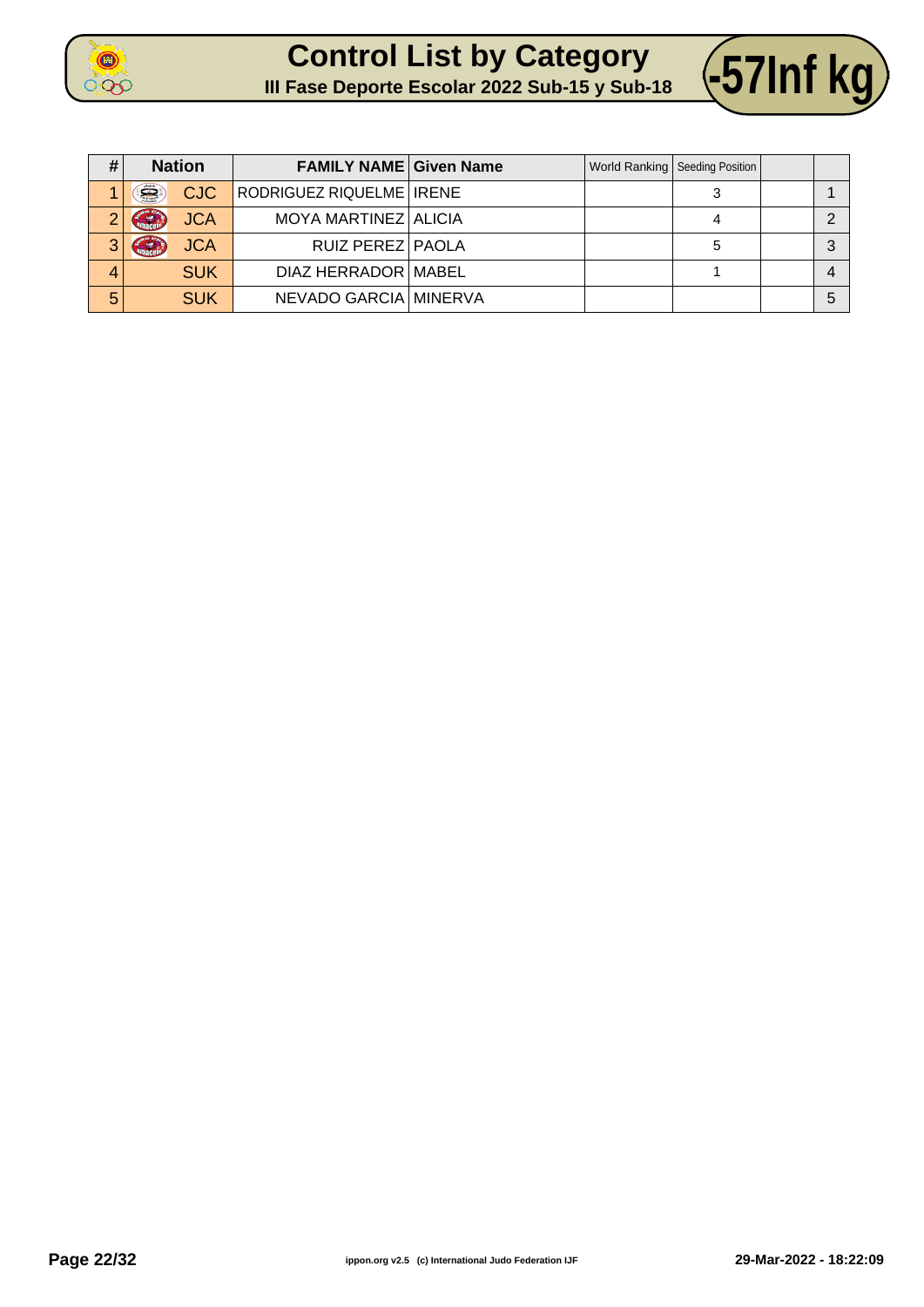





| #              | <b>Nation</b>     |            | <b>FAMILY NAME Given Name</b> |  | World Ranking   Seeding Position |                |
|----------------|-------------------|------------|-------------------------------|--|----------------------------------|----------------|
|                | G                 | <b>JCA</b> | LOPEZ BENITEZ BEATRIZ         |  |                                  |                |
| $\overline{2}$ |                   | <b>JCI</b> | GONZALEZ SORIANO EDURNE       |  | $\mathfrak{p}$                   | 2              |
| 3              | 团                 | <b>KUZ</b> | ATANASIO VALLEJO   AZAHARA    |  | 4                                | 3              |
| $\overline{4}$ | $\leftrightarrow$ | <b>SAN</b> | COJOCARIU ANA MARIA           |  | 3                                | $\overline{4}$ |
| 5              | $\mathbb{R}^n$    | <b>SAN</b> | FERNANDEZ ROMERAL CLAUDIA     |  |                                  | 5              |
| 6              |                   | <b>SUK</b> | ALVAREZ SANCHEZ DANIELA       |  | 5                                | 6              |
| ⇁              |                   | <b>SUK</b> | LORENZO ILLAN   MARTA         |  |                                  |                |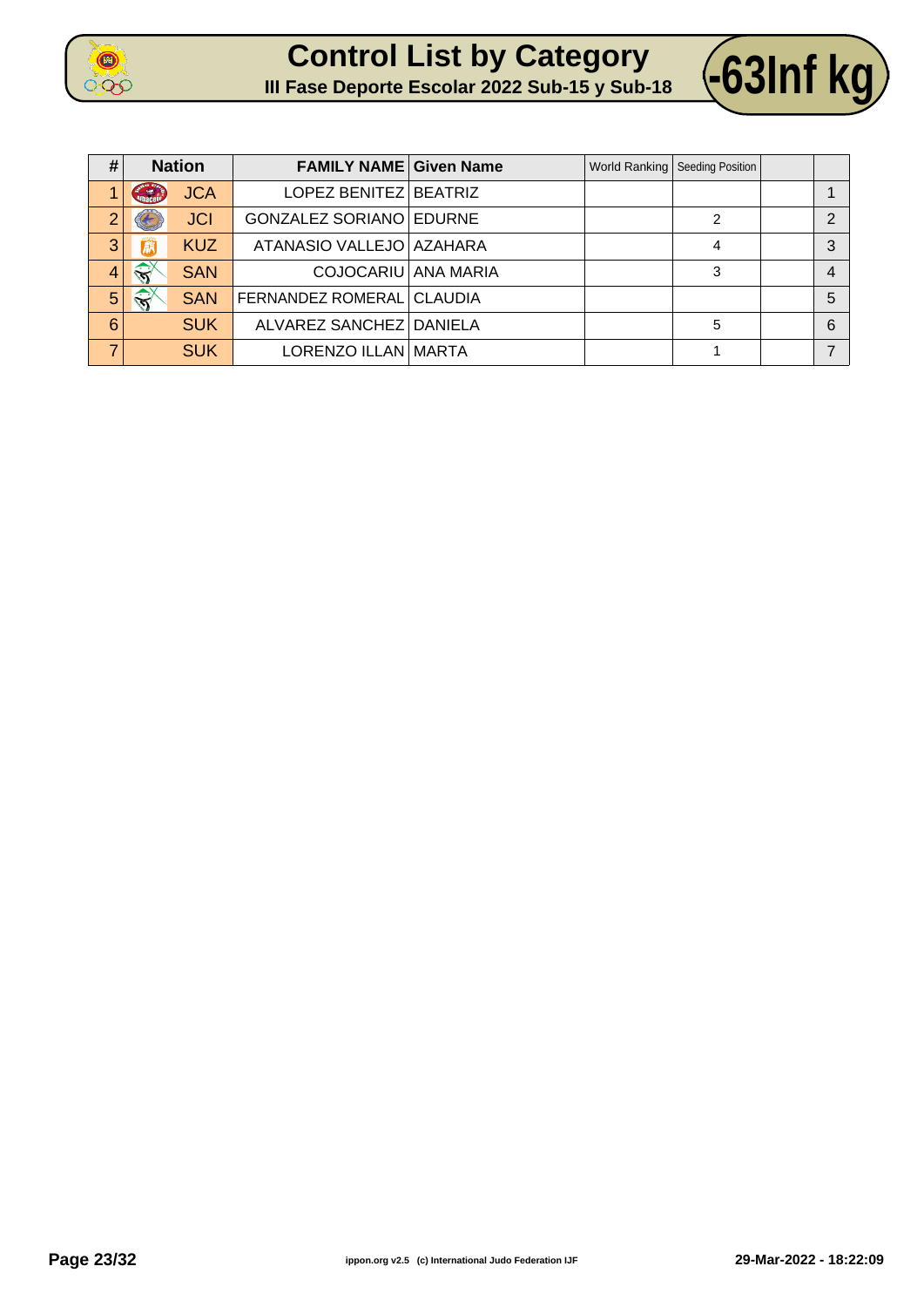



| #              | <b>Nation</b> |            | <b>FAMILY NAME Given Name</b> |  | World Ranking   Seeding Position |  |
|----------------|---------------|------------|-------------------------------|--|----------------------------------|--|
|                | G             | <b>JCA</b> | <b>CIFUENTES MOLINA MARIA</b> |  |                                  |  |
| $\overline{2}$ |               | <b>KUZ</b> | CANADILLA BURESCU AMELIA      |  |                                  |  |
| 3              |               | <b>PJM</b> | MAYORGA ORDAX DANIELA         |  |                                  |  |
|                | $\iff$        | <b>SAN</b> | <b>HSAIN RODRIGUEZ SOFIA</b>  |  |                                  |  |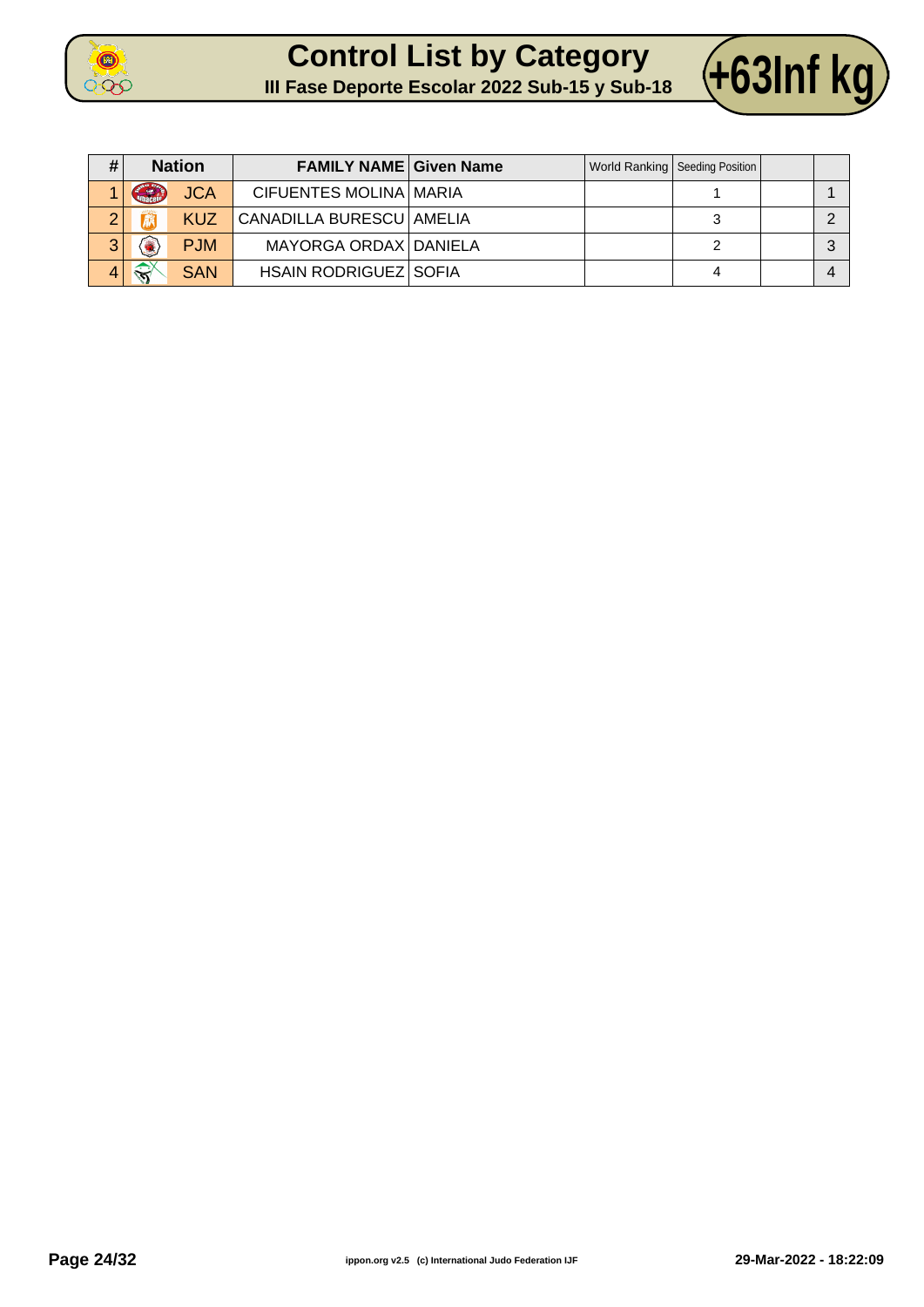

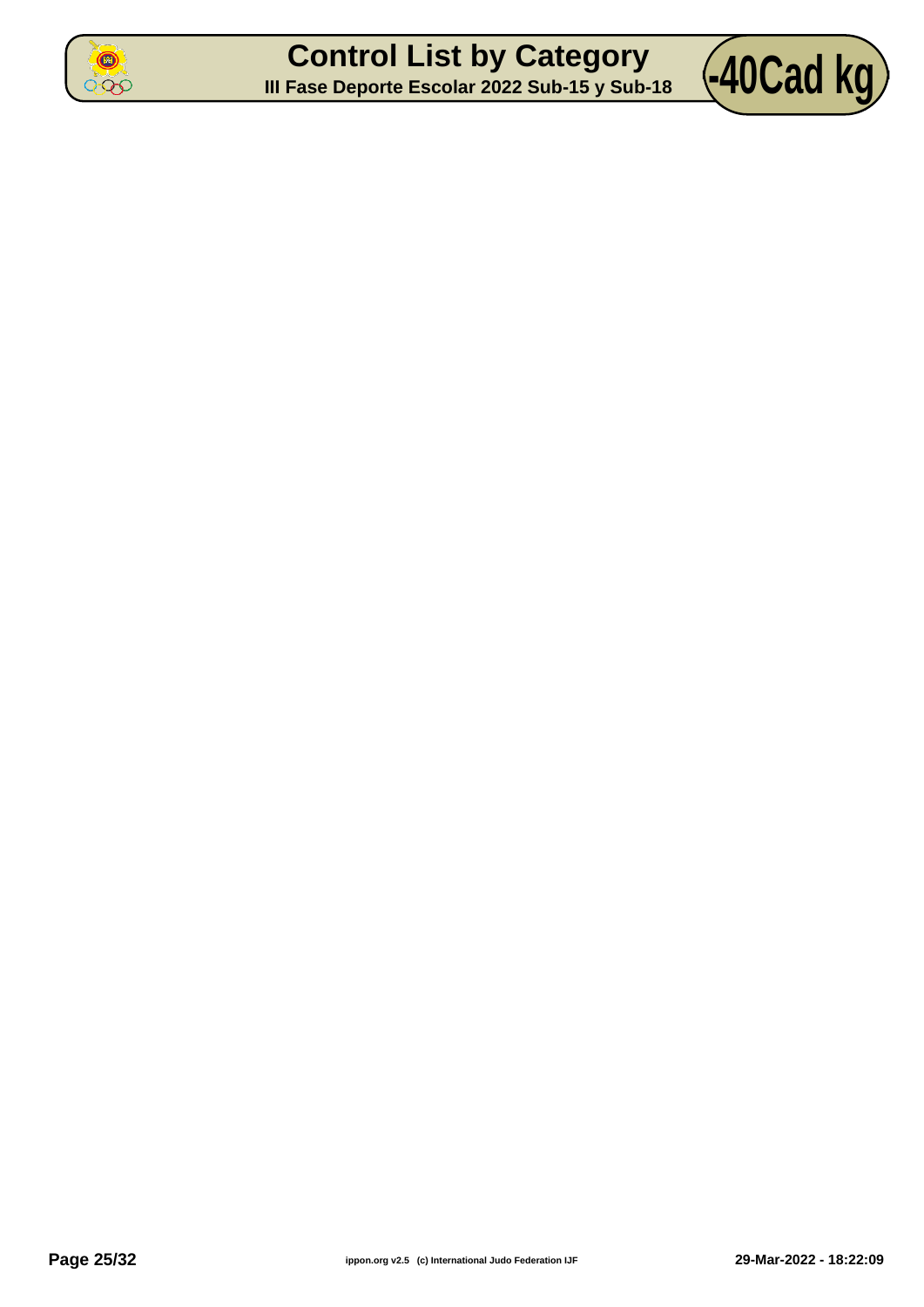

## **Control List by Category Control List by Category** (44Cad kg)



| Nation    | <b>FAMILY NAME Given Name</b>    |  | World Ranking   Seeding Position |  |
|-----------|----------------------------------|--|----------------------------------|--|
| Â,<br>CJC | IZQUIERDO OLTEANU MARIA GABRIELA |  |                                  |  |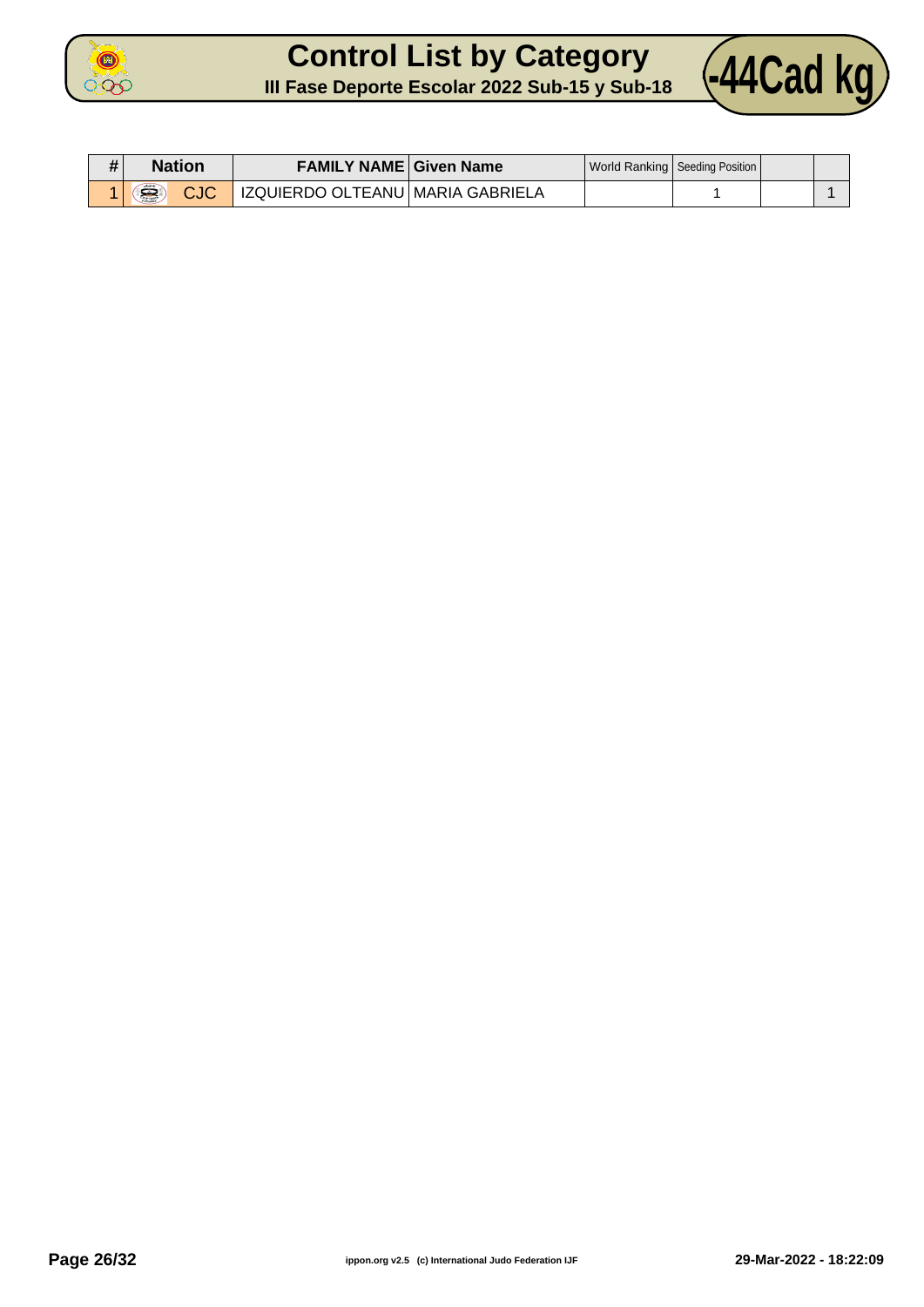

## **Control List by Category Control List by Category 48Cad kg**



| #            | <b>Nation</b>    |            | <b>FAMILY NAME Given Name</b>                |  | World Ranking Seeding Position |  |
|--------------|------------------|------------|----------------------------------------------|--|--------------------------------|--|
|              | 歴<br><b>Karl</b> | <b>AYL</b> | <b>GOMEZ INES ELSA</b>                       |  |                                |  |
| ←            |                  | <b>JCI</b> | <b>CEBRIAN GARCIA MONICA</b>                 |  |                                |  |
| $\mathbf{a}$ |                  | KUZ        | UBEDA-PORTUGUES RAMIREZ DE ARELLANO   GLORIA |  |                                |  |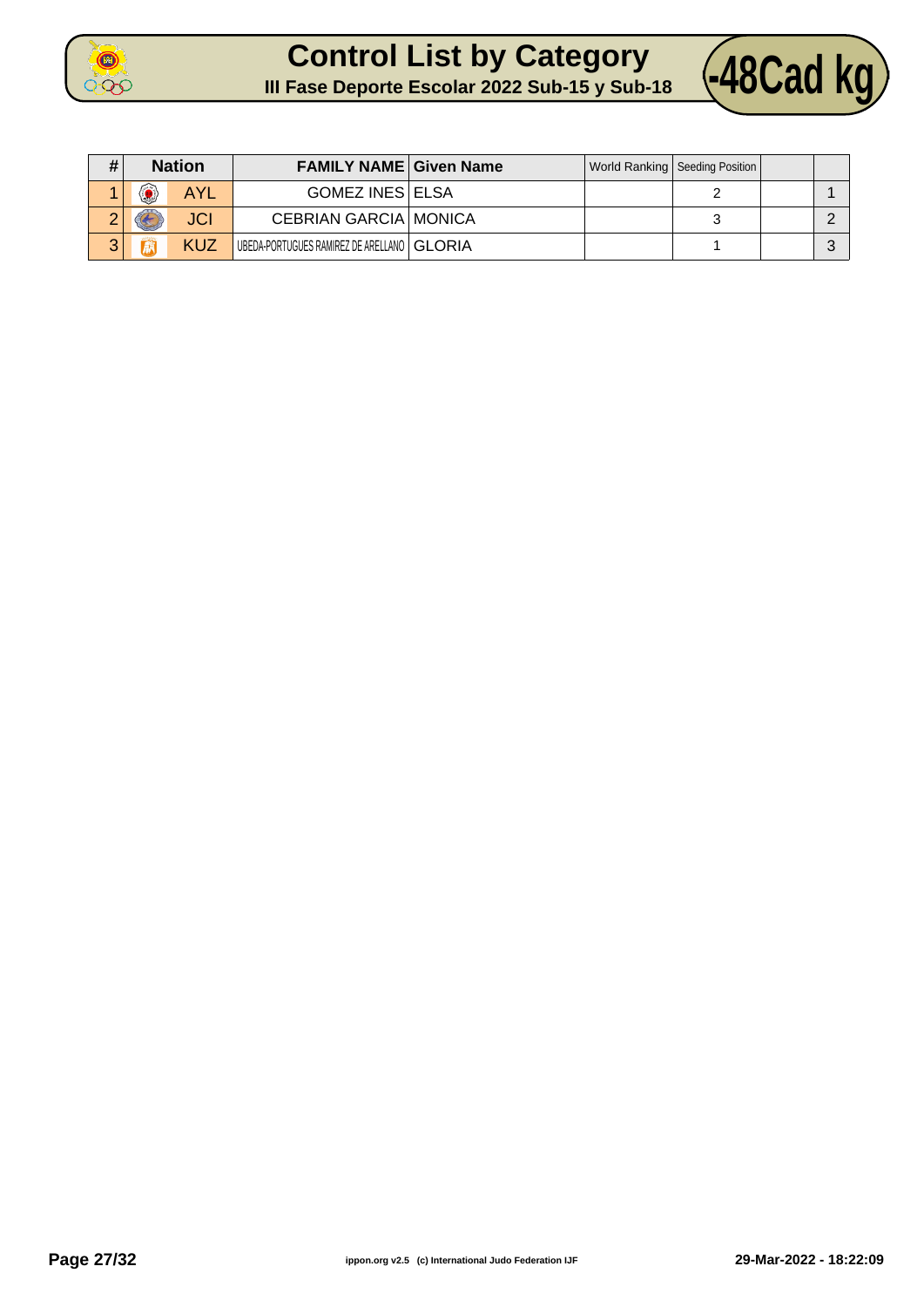



| # | <b>Nation</b>     |            | <b>FAMILY NAME Given Name</b> |  | World Ranking   Seeding Position |  |
|---|-------------------|------------|-------------------------------|--|----------------------------------|--|
|   | Grand             | <b>JCA</b> | <b>MARIN RUBIO ROSA</b>       |  |                                  |  |
| ◠ |                   | <b>KUZ</b> | ALISES SORIANO LUCIA          |  |                                  |  |
| 3 |                   | <b>KUZ</b> | MEDINA PALOMINO   HELENA      |  |                                  |  |
|   | $\leftrightarrow$ | <b>SAN</b> | PALOMINO VALLE INES           |  |                                  |  |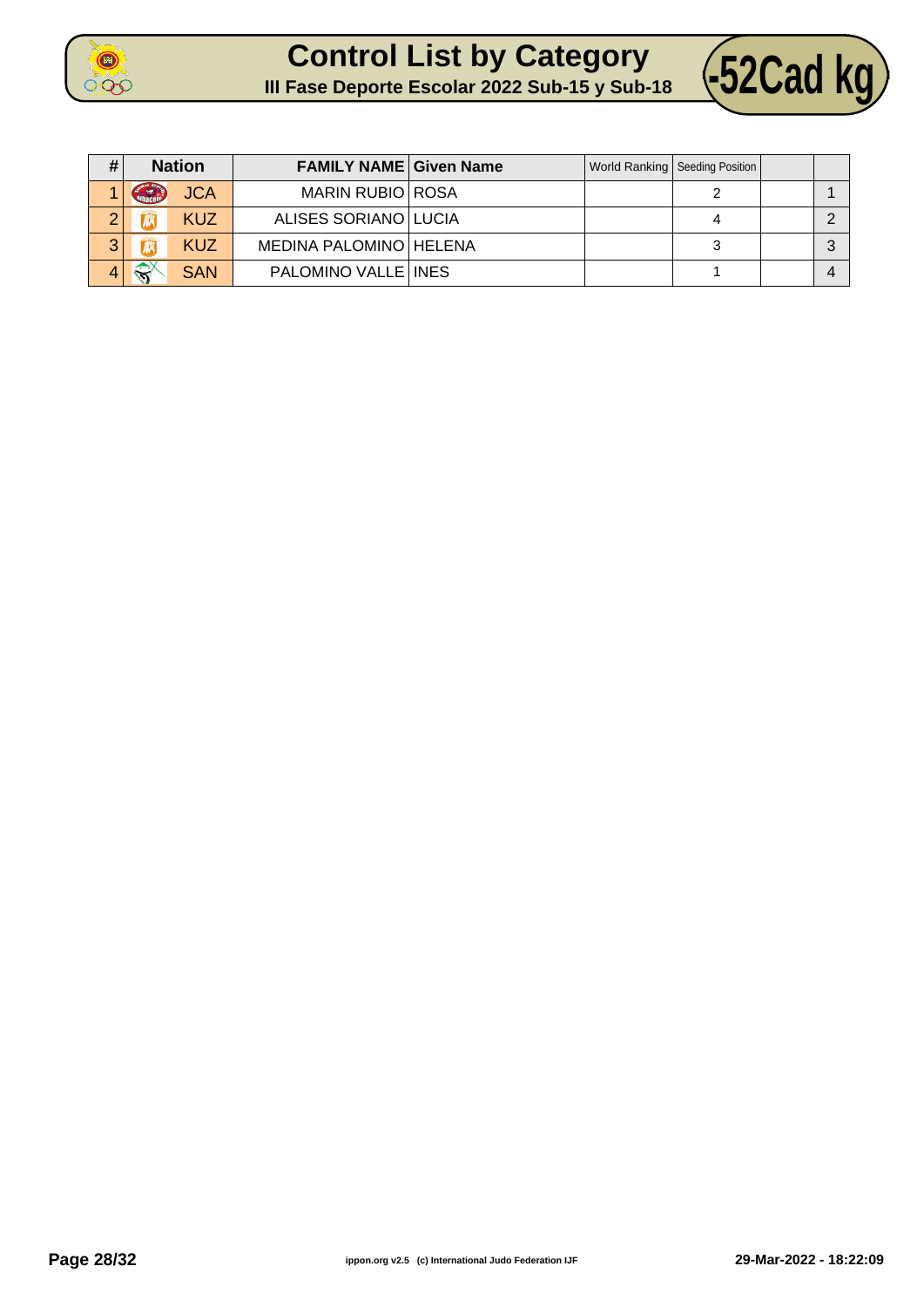





| #              | <b>Nation</b>          |            | <b>FAMILY NAME Given Name</b>  |                        | World Ranking   Seeding Position |   |
|----------------|------------------------|------------|--------------------------------|------------------------|----------------------------------|---|
|                | <b>Change</b>          | <b>JCA</b> | <b>GARCIA RODENAS PAULA</b>    |                        |                                  |   |
| $\overline{2}$ |                        | <b>KUZ</b> |                                | STOICA GABRIELA LORENA |                                  | ⌒ |
| 3 <sub>l</sub> | $\widehat{\mathbf{N}}$ | <b>SAN</b> | FERNANDEZ ROMERAL JIMENA       |                        |                                  |   |
| $\overline{4}$ | $\mathbb{R}^2$         | <b>SAN</b> | ROMERO CANADILLA ADRIANA       |                        |                                  | 4 |
| 5              |                        | <b>SUK</b> | <b>GONZALEZ SANCHEZ ANA</b>    |                        | 5                                | 5 |
| $6\phantom{1}$ | <b>R</b>               | <b>TOM</b> | <b>CORREAS PACHECO CLAUDIA</b> |                        | 4                                | 6 |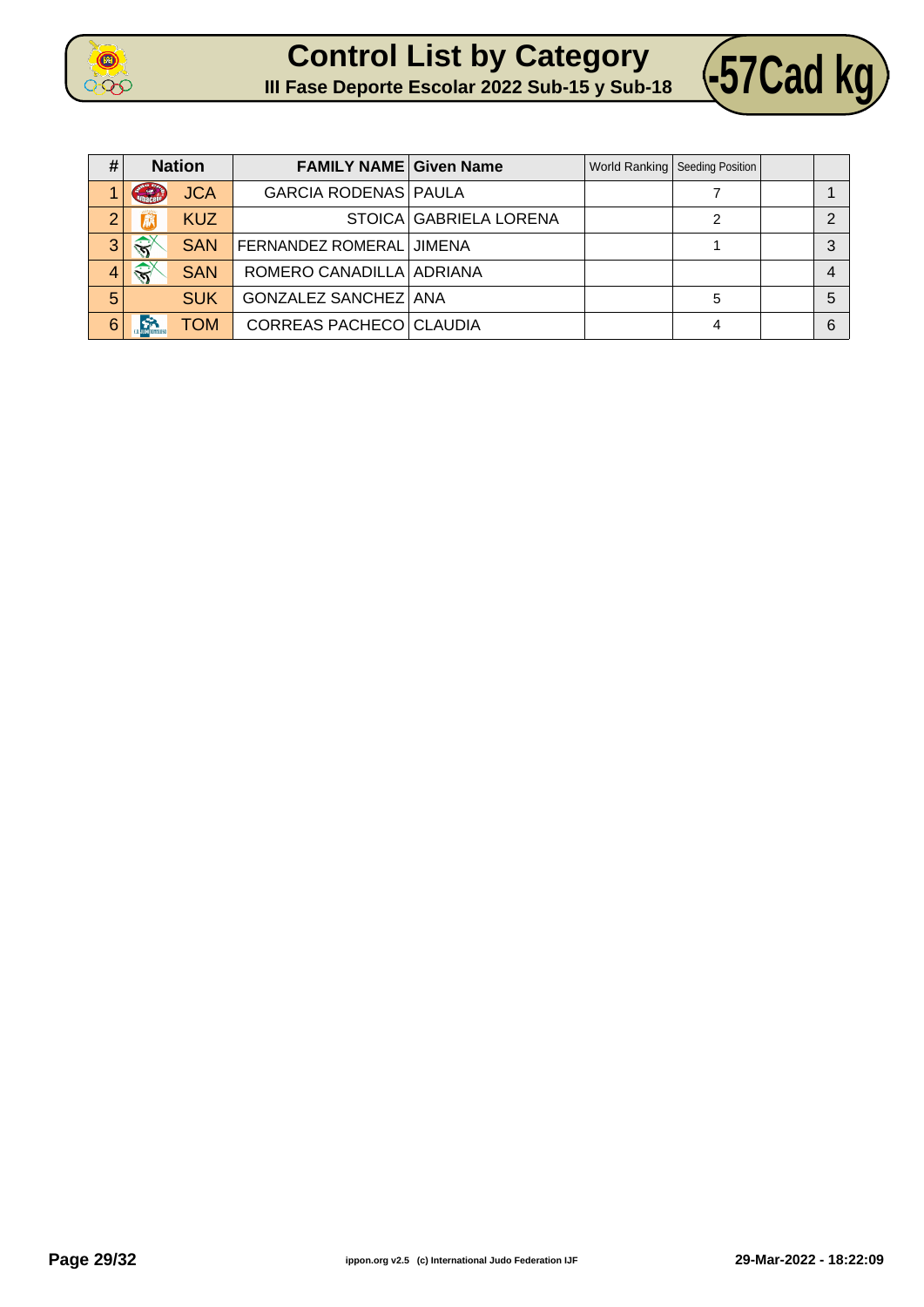

## **Control List by Category Control List by Category 463Cad kg**



| # | <b>Nation</b> |            | <b>FAMILY NAME Given Name</b> |  | World Ranking   Seeding Position |  |
|---|---------------|------------|-------------------------------|--|----------------------------------|--|
|   | $\mathcal{L}$ | <b>AYL</b> | DE LA FUENTE MATILLA ROCIO    |  |                                  |  |
|   |               | <b>PJM</b> | GUERRA FORONDA ALEJANDRA      |  |                                  |  |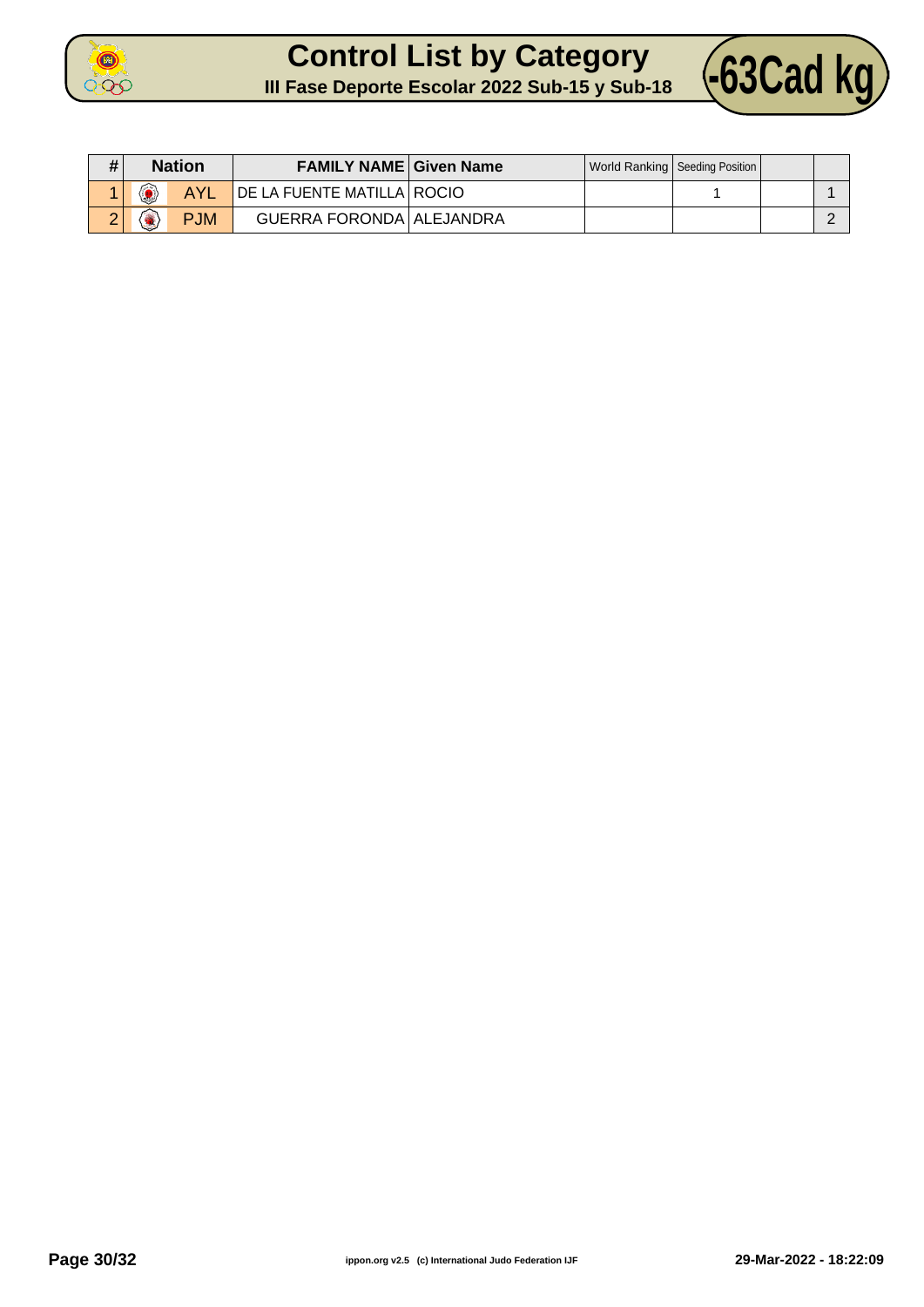



| # | <b>Nation</b>                   | <b>FAMILY NAME Given Name</b>              |  | World Ranking   Seeding Position |  |
|---|---------------------------------|--------------------------------------------|--|----------------------------------|--|
|   | <b>JCA</b><br><b>COLLEGE DE</b> | MARTINEZ LOZANO VERONICA                   |  |                                  |  |
| ⌒ | KUZ                             | MARTINEZ RAMIREZ DE ARELLANO   LYDIA MARIA |  |                                  |  |
| 3 | <b>SUK</b>                      | <b>HELMERKING SANCHEZ VERONICA</b>         |  |                                  |  |
| 4 | <b>SUK</b>                      | SANCHEZ DOS SANTOS NATALIA                 |  |                                  |  |